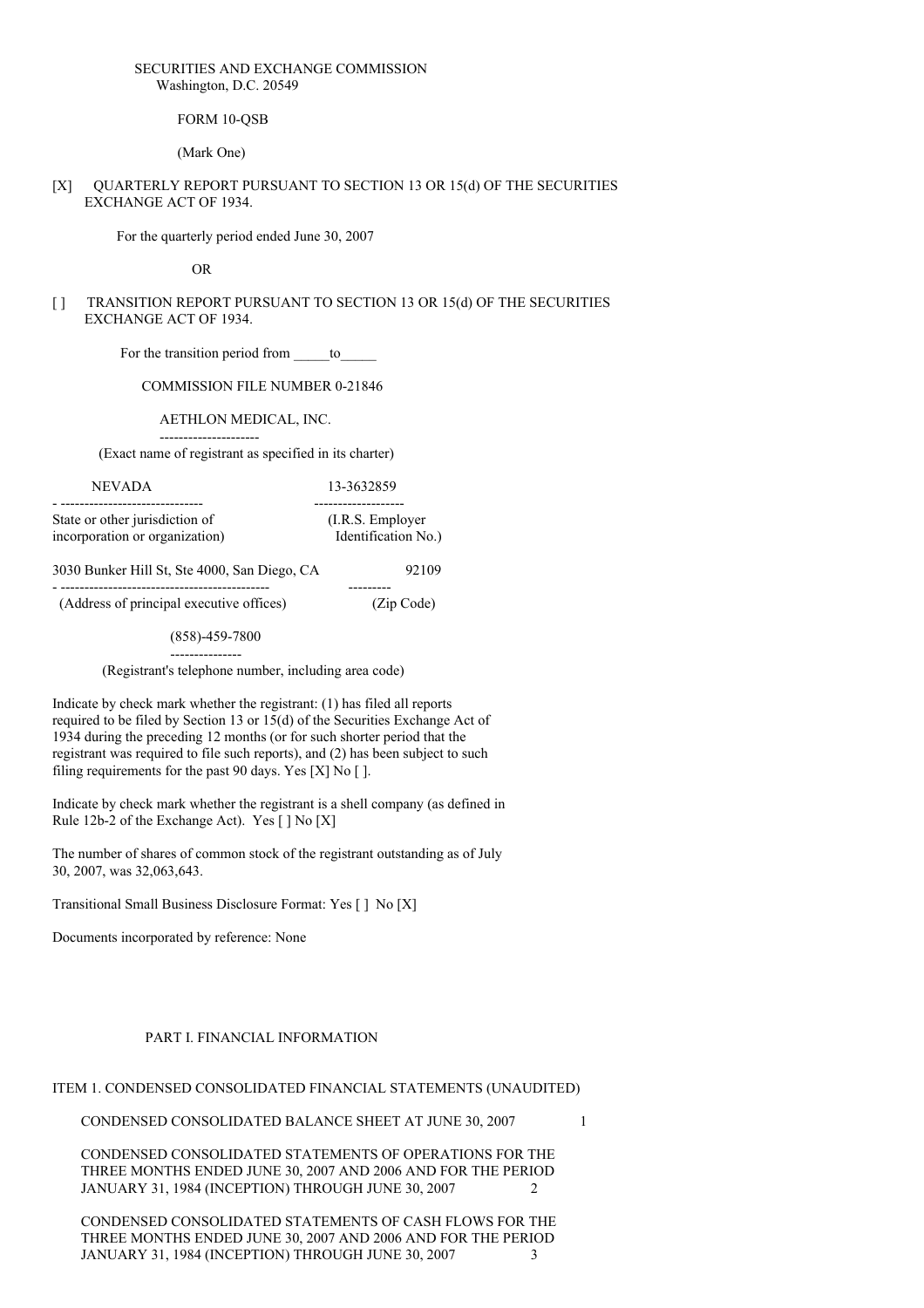| NOTES TO CONDENSED CONSOLIDATED FINANCIAL STATEMENTS                |    | 4  |    |
|---------------------------------------------------------------------|----|----|----|
| ITEM 2. MANAGEMENT'S DISCUSSION AND ANALYSIS OR PLAN OF OPERATION   |    |    | 11 |
| <b>ITEM 3. CONTROLS AND PROCEDURES</b>                              | 14 |    |    |
| PART II. OTHER INFORMATION                                          |    |    |    |
| <b>ITEM 1. LEGAL PROCEEDINGS</b>                                    | 15 |    |    |
| ITEM 2. UNREGISTERED SALES OF EQUITY SECURITIES AND USE OF PROCEEDS |    |    | 15 |
| <b>ITEM 3. DEFAULTS UPON SENIOR SECURITIES</b>                      | 15 |    |    |
| <b>ITEM 4. SUBMISSION OF MATTERS TO A VOTE OF SECURITY HOLDERS</b>  |    | 15 |    |
| <b>ITEM 5. OTHER INFORMATION</b>                                    | 15 |    |    |
| <b>ITEM 6. EXHIBITS</b>                                             | 15 |    |    |

## PART I. FINANCIAL INFORMATION

All references to "us", "we", "our" "Aethlon", "Aethlon Medical", or "the Company" refer to Aethlon Medical, Inc., its predecessors and its subsidiaries.

## ITEM 1. CONDENSED CONSOLIDATED FINANCIAL STATEMENTS

## AETHLON MEDICAL, INC. (A Development Stage Company) CONDENSED CONSOLIDATED BALANCE SHEET (UNAUDITED)

|                             | June $30$ ,<br>2007 |           |
|-----------------------------|---------------------|-----------|
| <b>ASSETS</b>               |                     |           |
| Current assets              |                     |           |
| Cash                        | \$                  | 2,658     |
| Prepaid expenses            |                     | 5,155     |
|                             |                     | .         |
| Total current assets        |                     | 7,813     |
| Property and equipment, net |                     | 12,985    |
| Patents, net                |                     | 137,238   |
| Other assets                |                     | 13,200    |
|                             |                     | --------- |
| <b>Total</b> assets         | \$                  | 171,236   |

## LIABILITIES AND STOCKHOLDERS' DEFICIT

============

| Current Liabilities                        |             |
|--------------------------------------------|-------------|
| Accounts payable and accrued               |             |
| liabilities                                | \$1,545,765 |
| Due to related parties                     | 1,083,999   |
| Notes payable                              | 502,500     |
| Convertible notes payable, net of discount | 50,000      |
| Warrant obligation                         | 4.267.675   |
|                                            |             |
| Total current liabilities                  | 7.449.939   |

Commitments and Contingencies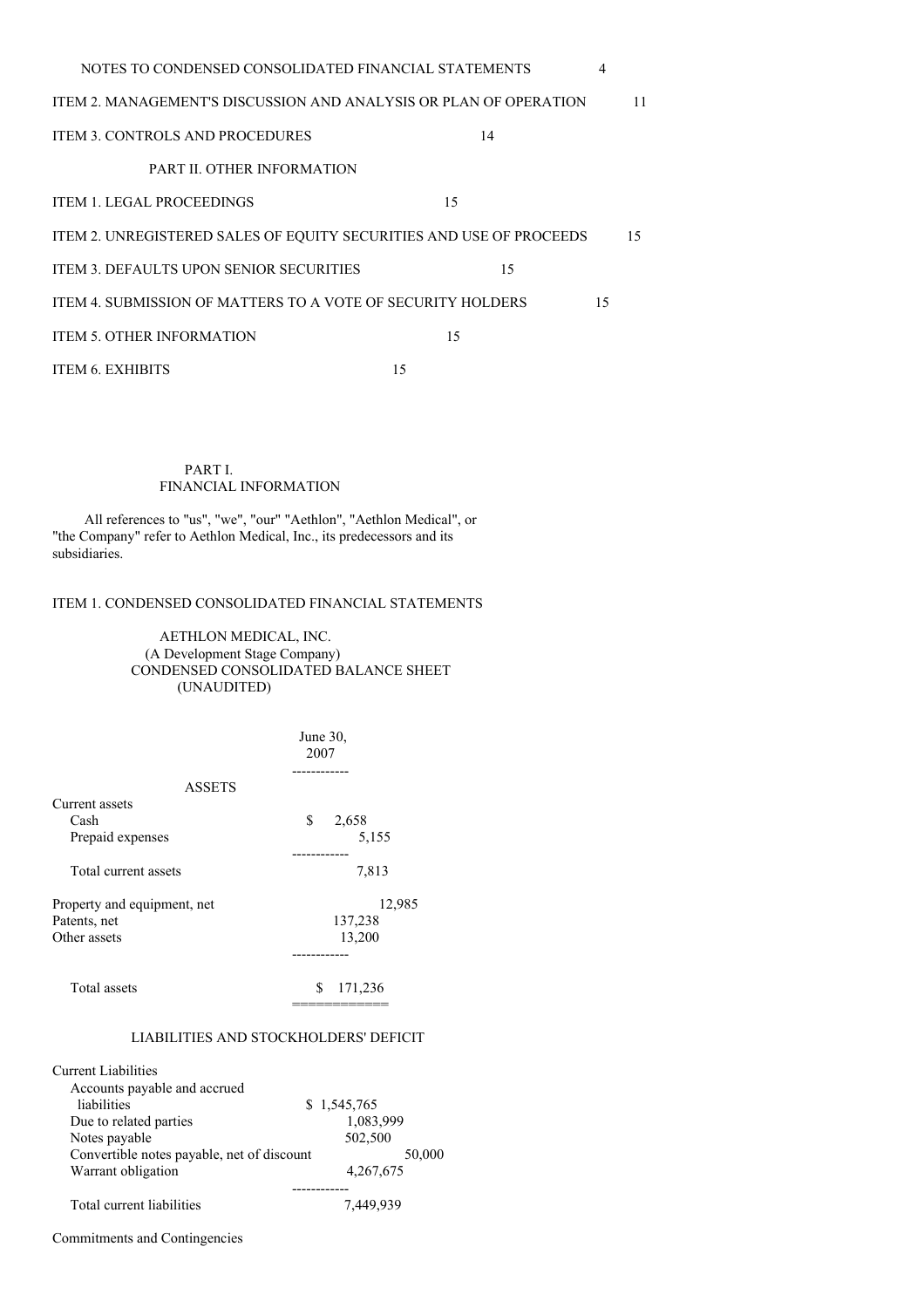Stockholders' Deficit Common stock, par value \$0.001 per share; 100,000,000 shares authorized; 32,063,643 shares issued and outstanding 32,064 Additional paid-in capital 21,312,424 Deficit accumulated during development stage (28,623,191) ------------

(7,278,703) ------------ \$ 171,236 ============

The accompanying notes are an integral part of these condensed consolidated financial statements.

1

<TABLE>

 $\langle S \rangle$   $\langle C \rangle$ 

AETHLON MEDICAL, INC. (A Development Stage Company) CONDENSED CONSOLIDATED STATEMENTS OF OPERATIONS For the Three Months Ended June 30, 2007 and 2006 and For the Period January 31, 1984 (Inception) through June 30, 2007 (UNAUDITED)

|                                                                                                                                                             | ----------- | Three Three 1984<br>Months Months (Inception)<br>Ended Ended Through<br>June 30, June 30, June 30,<br>2007 2006 2007 | January 31,                                                                                                                                                                        |
|-------------------------------------------------------------------------------------------------------------------------------------------------------------|-------------|----------------------------------------------------------------------------------------------------------------------|------------------------------------------------------------------------------------------------------------------------------------------------------------------------------------|
| <b>REVENUES</b><br>Grant income<br>Subcontract income<br>Sale of research and development<br>T3,746<br>Sale of research and development<br>T3,746<br>T3,810 |             |                                                                                                                      |                                                                                                                                                                                    |
|                                                                                                                                                             |             | $  1,533,568$                                                                                                        |                                                                                                                                                                                    |
| <b>EXPENSES</b>                                                                                                                                             |             |                                                                                                                      |                                                                                                                                                                                    |
| Professional fees<br>Payroll and related<br>S21,186 184,257 8,656,383<br>117.071 5,089,                                                                     |             |                                                                                                                      |                                                                                                                                                                                    |
|                                                                                                                                                             |             | 871,273 501,832 21,184,951                                                                                           |                                                                                                                                                                                    |
|                                                                                                                                                             |             |                                                                                                                      | OPERATING LOSS (871,273) (501,832) (19,651,383)                                                                                                                                    |
| OTHER (INCOME) EXPENSE<br>Loss on extinguishment of debt<br>Change in fair value of                                                                         |             | $(335,074)$ 117,324 8,971,808                                                                                        | $  1,216,748$<br>warrant liability (421,775) -- 2,050,925<br>Interest and other debt expense 50,619 114,663 5,313,039<br>Interest income -- (17,415)<br>Other 36,082 2,661 408,511 |
| NET LOSS                                                                                                                                                    |             |                                                                                                                      | $$$ (536,199) $$$ (619,156) $$$ (28,623,191)                                                                                                                                       |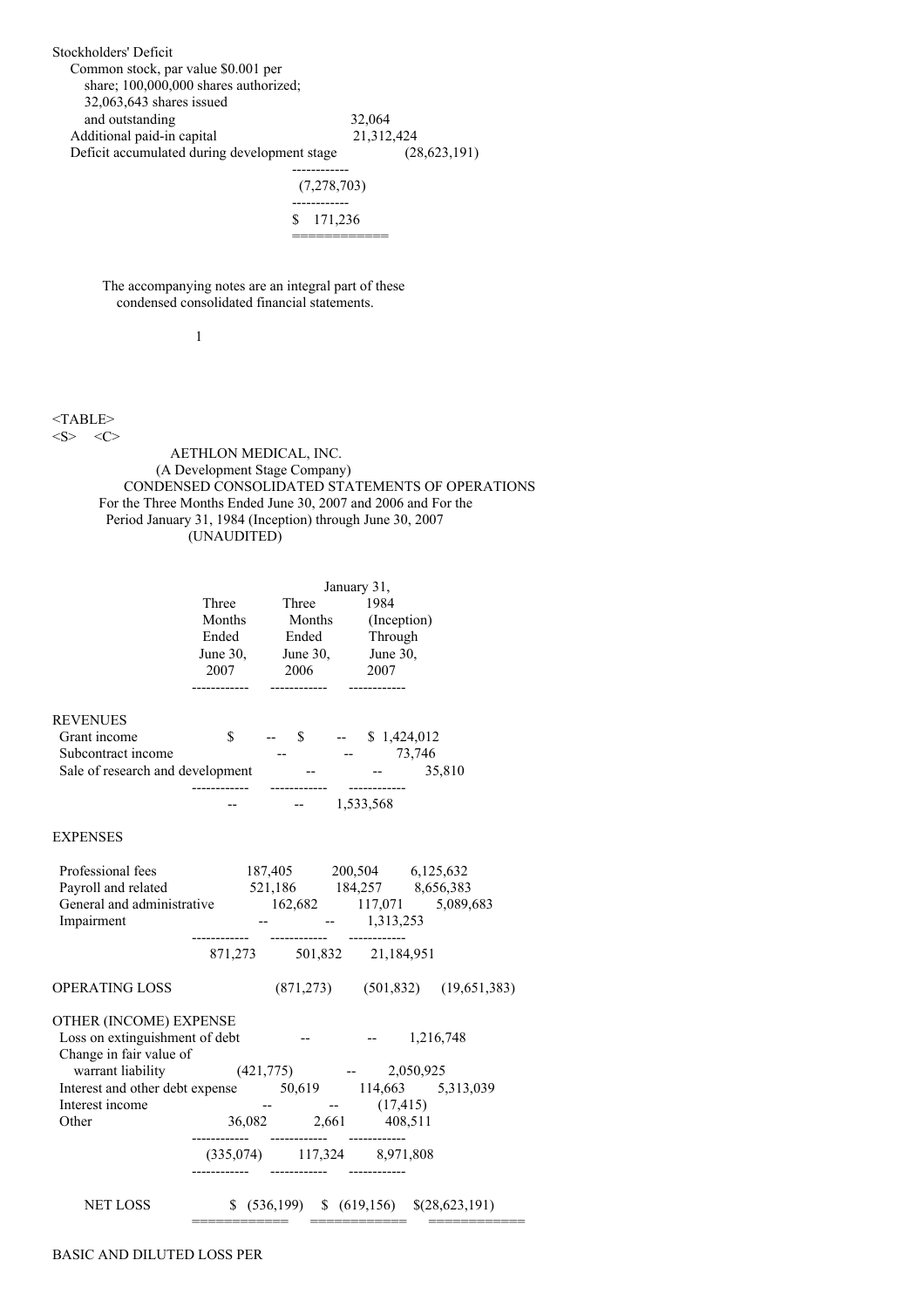## WEIGHTED AVERAGE NUMBER OF COMMON SHARES OUTSTANDING 31,982,399 25,567,776 ============ ============

The accompanying notes are an integral part of these condensed consolidated financial statements.

2

## AETHLON MEDICAL, INC. (A Development Stage Company) CONDENSED CONSOLIDATED STATEMENTS OF CASH FLOWS For the Three Months Ended June 30, 2007 and 2006 and For the Period January 31, 1984 (Inception) Through June 30, 2006 (UNAUDITED)

| Three<br>Months<br>Ended                                                       | Three<br>Ended<br>Ended Ended Through<br>June 30, June 30, June 30,<br>2007 2006 | January 31, 1984<br>Months (Inception)<br>Through<br>2007                                                               |            |
|--------------------------------------------------------------------------------|----------------------------------------------------------------------------------|-------------------------------------------------------------------------------------------------------------------------|------------|
| CASH FLOWS FROM OPERATING ACTIVITIES                                           |                                                                                  |                                                                                                                         |            |
| Net loss                                                                       |                                                                                  | $$$ (536,199) $$$ (619,156) $$$ (28,623,191)                                                                            |            |
| Adjustments to reconcile net loss to net cash<br>used in operating activities: |                                                                                  |                                                                                                                         |            |
| Depreciation and amortization                                                  |                                                                                  | $\begin{array}{rrrr} 7,479 & & 8,307 & 1,014,872 \\ - & & 12,250 & & 109,000 \\ & & 1,777 & & - & (11,288) \end{array}$ |            |
| Amortization of deferred consulting fees                                       |                                                                                  |                                                                                                                         |            |
| (Gain) Loss on sale of property and equipment                                  |                                                                                  |                                                                                                                         |            |
| Gain on settlement of debt                                                     |                                                                                  | $-$ (131,175)                                                                                                           |            |
| Loss on settlement of accrued legal liabilities                                |                                                                                  | $283,505$ $  142,245$<br>$283,505$ $4,750$ $745,899$                                                                    |            |
| Stock based compensation                                                       |                                                                                  |                                                                                                                         |            |
| Fair market value of warrants issued in connection with                        |                                                                                  |                                                                                                                         |            |
| accounts payable and debt                                                      | aan in                                                                           | $-2,715,736$                                                                                                            |            |
| Fair market value of common stock, warrants and                                |                                                                                  |                                                                                                                         |            |
| options issued for services                                                    |                                                                                  |                                                                                                                         |            |
| Change in fair value of warrant liability                                      |                                                                                  | 65,661 52,466 3,552,577<br>(421,775) -- 2,050,925                                                                       |            |
| Loss on extinguishment of debt                                                 |                                                                                  | $-1,216,748$                                                                                                            |            |
| Amortization of debt discounts                                                 |                                                                                  | 64,980 1,285,787                                                                                                        |            |
| Impairment of patents and patents pending                                      |                                                                                  | $-416,026$                                                                                                              |            |
| Impairment of goodwill                                                         |                                                                                  | $-897,227$                                                                                                              |            |
| Deferred compensation forgiven                                                 |                                                                                  |                                                                                                                         | 217,223    |
| Changes in operating assets and liabilities:                                   |                                                                                  |                                                                                                                         |            |
| Prepaid expenses<br>Other assets                                               |                                                                                  | $(585)$ 12,719 156,382<br>$-3,400$ $(13,200)$                                                                           |            |
| Accounts payable and accrued liabilities                                       |                                                                                  | 171,686 (44,220) 2,220,802                                                                                              |            |
| Due to related parties                                                         |                                                                                  | $(5,000)$ $(43,000)$ $1,317,500$                                                                                        |            |
|                                                                                |                                                                                  |                                                                                                                         |            |
| Net cash used in operating activities                                          |                                                                                  | $(433,451)$ $(547,504)$ $(10,719,905)$                                                                                  |            |
| CASH FLOWS FROM INVESTING ACTIVITIES                                           |                                                                                  |                                                                                                                         |            |
| Purchases of property and equipment                                            |                                                                                  | $(3,997)$ $(7,791)$ $(270,694)$                                                                                         |            |
| Acquisition of patents                                                         |                                                                                  | (370, 127)                                                                                                              |            |
| Proceeds from sale of property and equipment                                   |                                                                                  |                                                                                                                         | 17,065     |
| Cash of acquired company                                                       |                                                                                  | 10,728                                                                                                                  |            |
| Net cash used in investing activities                                          | (3,997)                                                                          | $(7,791)$ $(613,028)$                                                                                                   |            |
|                                                                                |                                                                                  |                                                                                                                         |            |
| CASH FLOWS FROM FINANCING ACTIVITIES                                           |                                                                                  |                                                                                                                         |            |
| Proceeds from issuance of notes payable                                        |                                                                                  |                                                                                                                         | 1,710,000  |
| Principal payments of notes payable                                            |                                                                                  |                                                                                                                         | (292, 500) |
| Proceeds from issuance of convertible notes payable                            |                                                                                  |                                                                                                                         | 2,078,000  |
| Proceeds from issuance of common stock                                         |                                                                                  | 140,001                                                                                                                 | 7,916,822  |
| Professional fees related to registration statement                            |                                                                                  |                                                                                                                         | (76, 731)  |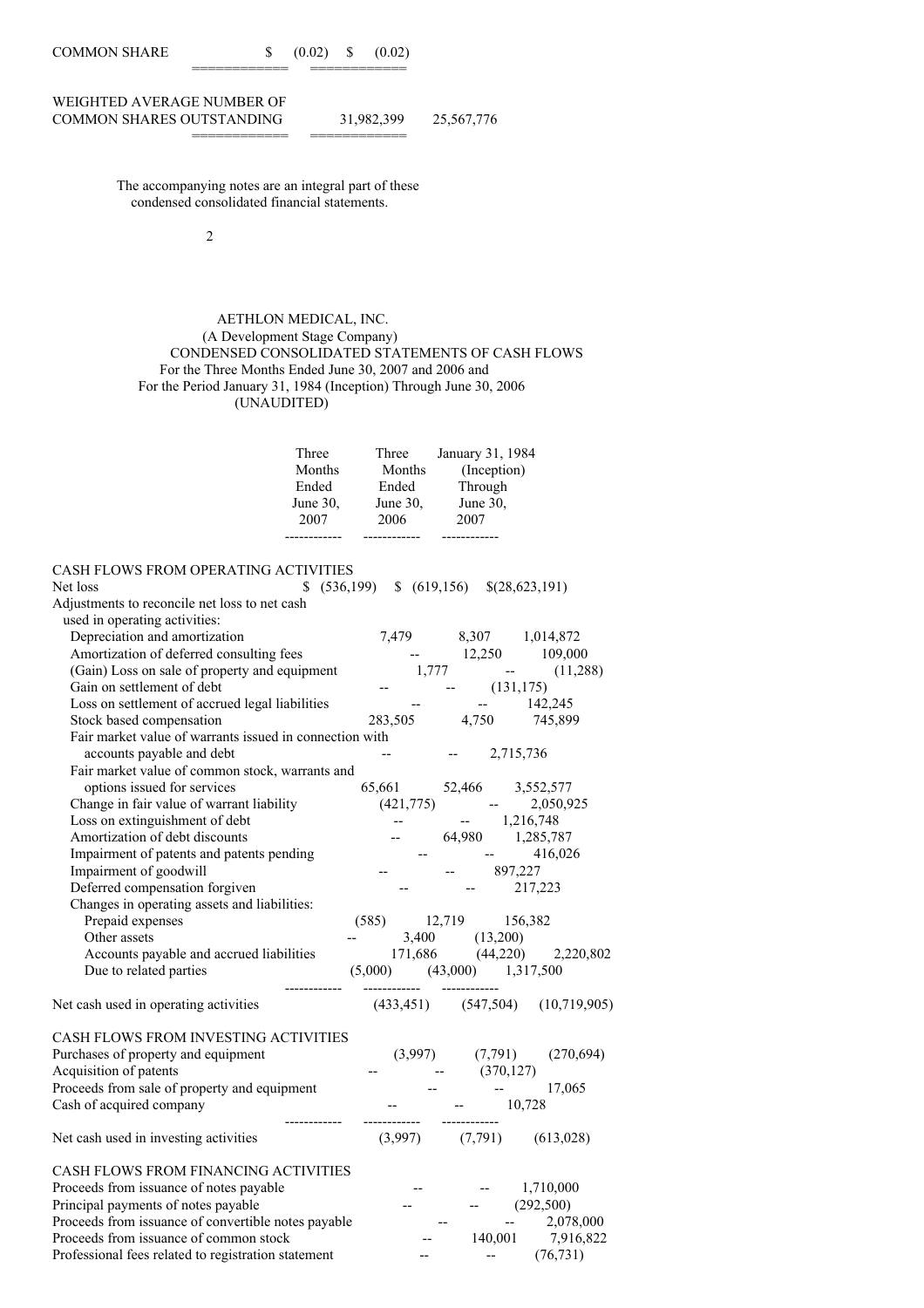| Net cash provided by financing activities                     |         | $-$ | 140,001               |   | 11,335,591         |       |
|---------------------------------------------------------------|---------|-----|-----------------------|---|--------------------|-------|
| NET INCREASE (DECREASE) IN CASH<br>CASH - beginning of period | 440.106 |     | (437, 448)<br>836,377 |   | (415,294)<br>$- -$ | 2.658 |
| CASH - end of period                                          | 2.658   | S.  | 421,083               | S | 2.658              |       |

------------ ----------- ------------

The accompanying notes are an integral part of these condensed consolidated financial statements.

</TABLE>

## AETHLON MEDICAL, INC. (A Development Stage Company) NOTES TO CONDENSED CONSOLIDATED FINANCIAL STATEMENTS June 30, 2007 (UNAUDITED)

## NOTE 1. NATURE OF BUSINESS AND BASIS OF PRESENTATION

3

Aethlon Medical, Inc. ("Aethlon" or the "Company") engages in the research and development of a medical device known as the Hemopurifier(R) that removes harmful substances from the blood. Aethlon is in the development stage on the Hemopurifier(R) and significant research and testing are still needed to reach commercial viability. Any resulting medical device or process will require approval by the U.S. Food and Drug Administration ("FDA") or the regulatory agency of any foreign country where it intends to sell its device. Aethlon has submitted an Investigational Device Exemption ("IDE") to the FDA and plans to begin FDA sanctioned clinical trials within the next twelve months. Since many of Aethlon's patents were issued in the 1980's, some have expired and other are scheduled to expire in the near future. Thus, some patents may expire before FDA approval or approval in a foreign country, if any, is obtained. However, the Company believes that certain patent applications and/or other patents issued more recently will help protect the proprietary nature of the Hemopurifier(R) treatment technology.

Aethlon is classified as a development stage enterprise under accounting principles generally accepted in the United States of America ("GAAP"), and has not generated revenues from its planned principal operations.

Aethlon's common stock is quoted on the Over-the-Counter Bulletin Board administered by the National Association of Securities Dealers ("OTCBB") under the symbol "AEMD.OB."

The accompanying unaudited condensed consolidated financial statements of the Company have been prepared in accordance with GAAP for interim financial information and with the instructions to Form 10-QSB. Accordingly, they do not include all of the information and footnotes required by GAAP for complete financial statements. In the opinion of management, all adjustments (consisting of normal recurring adjustments) considered necessary for a fair presentation have been included. Operating results for the three-month period ended June 30, 2007 are not necessarily indicative of the results that may be expected for the fiscal year ending March 31, 2008. For further information, refer to the Company's Annual Report on Form 10-KSB for the year ended March 31, 2007, which includes audited financial statements and footnotes as of March 31, 2007 and for the years ended March 31, 2006 and 2007.

The Company's current deficit in working capital requires us to obtain funds in the short-term to be able to continue in business, and in the longer term to fund research and development on products not yet ready for market.

## NOTE 2. GOING CONCERN AND LIQUIDITY CONSIDERATIONS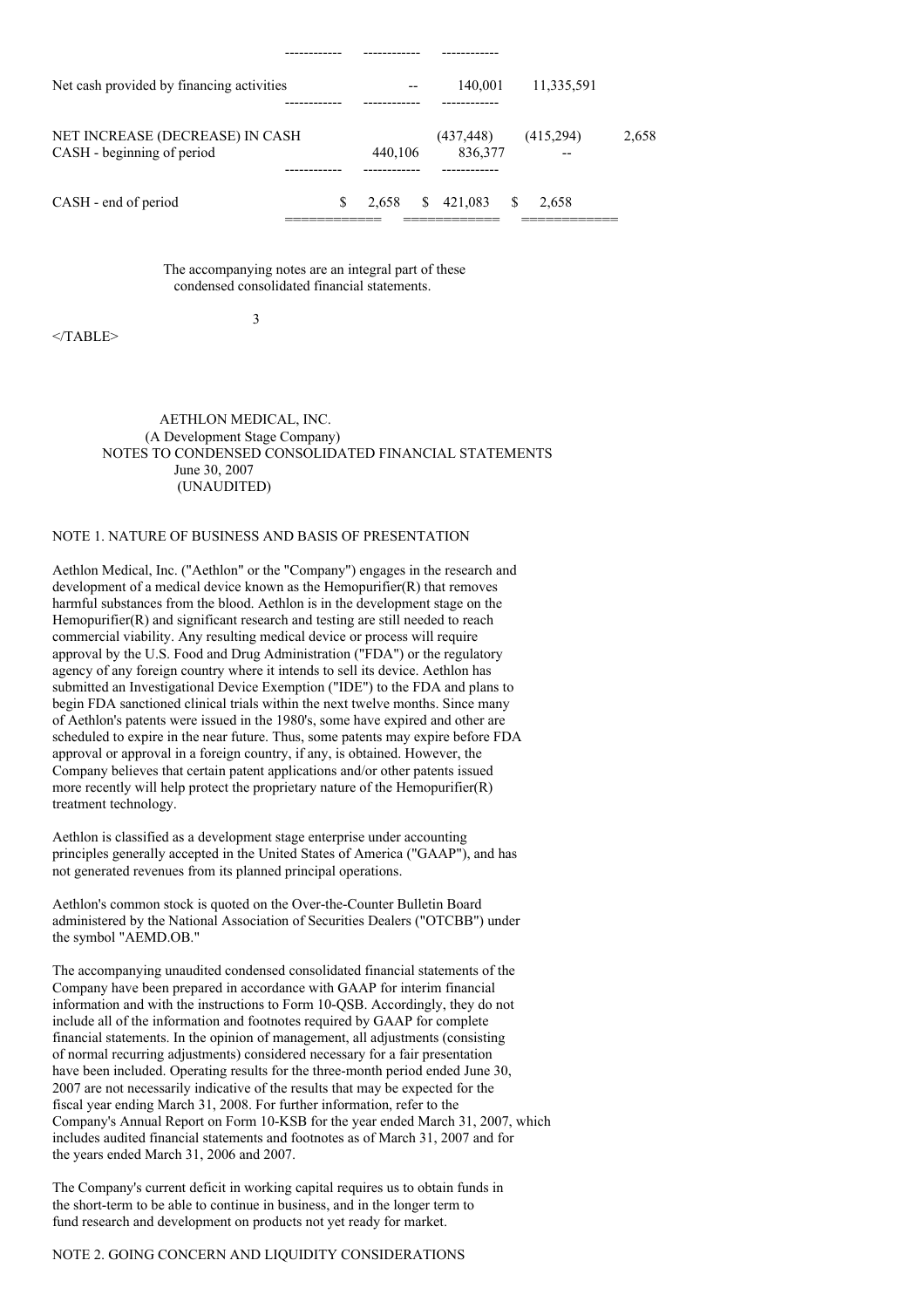The accompanying condensed consolidated financial statements have been prepared on a going concern basis, which contemplates, among other things, the realization of assets and the satisfaction of liabilities in the ordinary course of business. The Company has experienced continuing losses from operations, is in default on certain debt, has negative working capital of approximately (\$7,442,000) recurring losses from operations and a deficit accumulated during the development stage of approximately (\$28,623,000) at June 30, 2007, which among other matters, raises significant doubt about its ability to continue as a going concern. The Company has not generated significant revenue or any profit from operations since inception. A significant amount of additional capital will be necessary to advance the development of the Company's products to the point at which they may become commercially viable. The Company intends to fund operations through debt and/or equity financing arrangements, which management believes may be insufficient to fund its capital expenditures, working capital and other cash requirements (consisting of accounts payable, accrued liabilities, amounts due to related parties and amounts due under various notes payable) for the fiscal year ending March 31, 2008. Therefore the Company will be required to seek additional funds to finance its short-term operations.

The Company is currently addressing its liquidity issue by exploring investment capital opportunities through the public markets, specifically, through private placement of common stock. The Company believes that its access to capital, together with existing cash resources, will be sufficient to meet its liquidity needs for fiscal 2008. In August 2007, the Company raised \$660,000 in a private placement (see Note 7). However, no assurance can be given that the Company will receive any funds in addition to the funds in its capital raising efforts. As of the date of this filing the Company has sufficient working capital to sustain operations for approximately five months.

The condensed consolidated financial statements do not include any adjustments relating to the recoverability of assets that might be necessary should the Company be unable to continue as a going concern.

4

### AETHLON MEDICAL, INC. (A Development Stage Company) NOTES TO CONDENSED CONSOLIDATED FINANCIAL STATEMENTS June 30, 2007 (UNAUDITED)

#### NOTE 3. SUMMARY OF SIGNIFICANT ACCOUNTING POLICIES

The summary of significant accounting policies of the Company presented below is designed to assist the reader in understanding the Company's condensed consolidated financial statements. Such financial statements and related notes are the representations of Company management, who is responsible for their integrity and objectivity. These accounting policies conform to GAAP in all material respects, and have been consistently applied in preparing the accompanying condensed consolidated financial statements.

#### PRINCIPLES OF CONSOLIDATION

The accompanying condensed consolidated financial statements include the accounts of Aethlon Medical, Inc. and its inactive legal wholly-owned subsidiaries Aethlon, Inc., Hemex, Inc. and Cell Activation, Inc. (collectively hereinafter referred to as the "Company"). These subsidiaries are dormant and there are no material intercompany transactions or balances.

LOSS PER COMMON SHARE

Loss per common share is based on the weighted average number of shares of common stock and common stock equivalents outstanding during the year in accordance with Statement of Financial Accounting Standards ("SFAS") No. 128, "EARNINGS PER SHARE."

Securities that could potentially dilute basic loss per share (prior to their conversion, exercise or redemption) were not included in the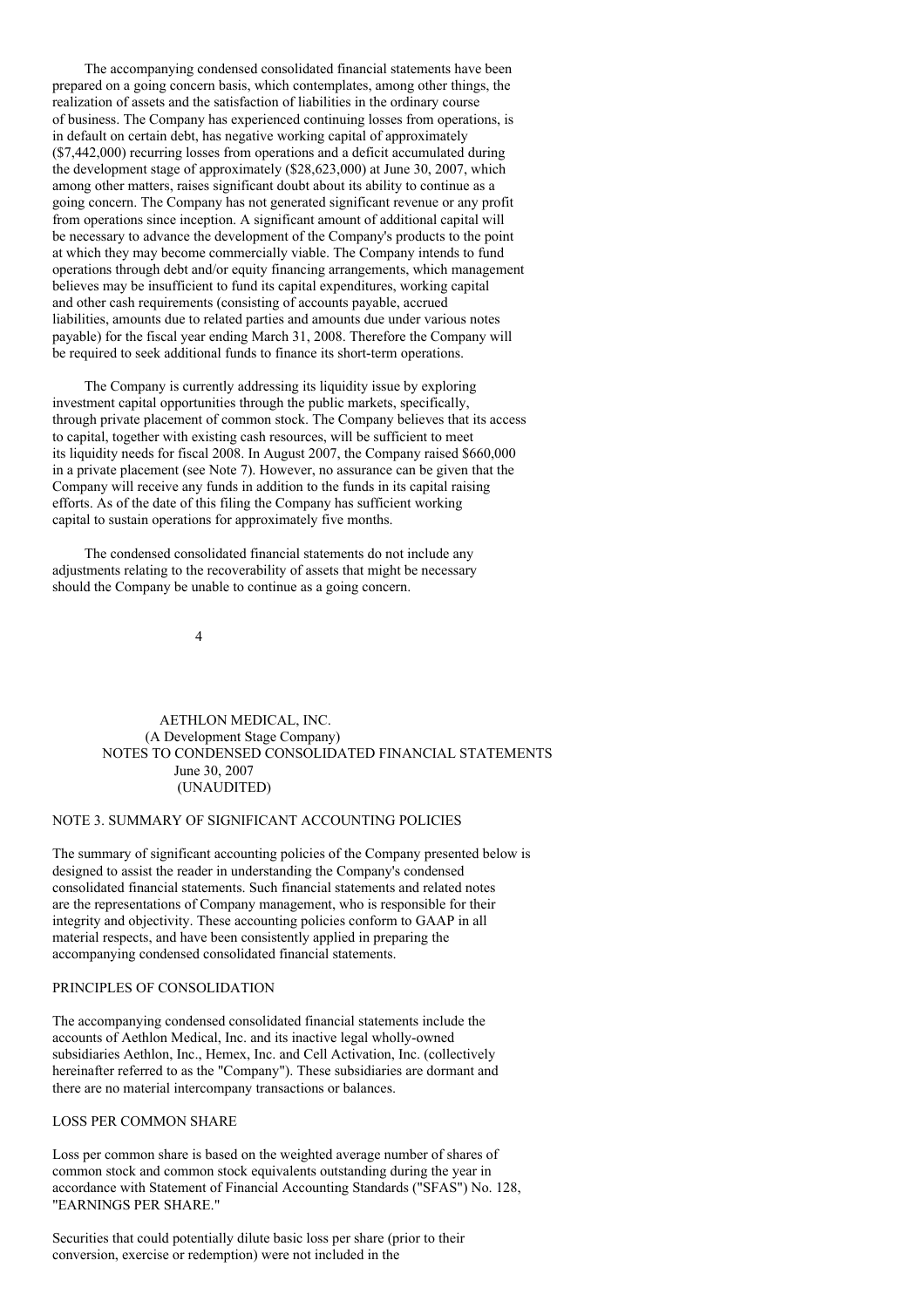diluted-loss-per-share computation because their effect is anti-dilutive. There were 9,475,184 and 7,133,811 potentially dilutive common shares outstanding for the three months ended June 30, 2007 and 2006, respectively.

#### PATENTS

The Company capitalizes the cost of patents, some of which were acquired, and amortizes such costs over the shorter of the remaining legal life or their estimated economic life, upon issuance of the patent.

#### RESEARCH AND DEVELOPMENT EXPENSES

The Company incurred approximately \$220,180 and \$177,107 of research and development expenses during the three months ended June 30, 2007 and 2006, respectively, which are included in operating expenses in the accompanying condensed consolidated statements of operations.

## EQUITY INSTRUMENTS FOR SERVICES PROVIDED BY OTHER THAN EMPLOYEES

The Company follows SFAS No. 123-R "SHARE BASED PAYMENT" as interpreted by Emerging Issues Task Force ("EITF") Issue No. 96-18, "ACCOUNTING FOR EQUITY INSTRUMENTS THAT ARE ISSUED TO OTHER THAN EMPLOYEES FOR ACQUIRING, OR IN CONJUNCTION WITH SELLING, GOODS OR SERVICES" to account for transactions involving goods and services provided by third parties where the Company issues equity instruments as part of the total consideration. Pursuant to paragraph 7 of SFAS No. 123-R, the Company accounts for such transactions using the fair value of the consideration received (i.e. the value of the goods or services) or the fair value of the equity instruments issued, whichever is more reliably measurable.

The Company applies EITF Issue No. 96-18, in transactions, when the value of the goods and/or services are not readily determinable and (1) the fair value of the equity instruments is more reliably measurable and (2) the counterparty receives equity instruments in full or partial settlement of the transactions, using the following methodology:

- (a) For transactions where goods have already been delivered or services rendered, the equity instruments are issued on or about the date the performance is complete (and valued on the date of issuance).
- (b) For transactions where the instruments are issued on a fully vested, non-forfeitable basis, the equity instruments are valued on or about the date of the contract.
- (c) For any transactions not meeting the criteria in (a) or (b) above, the Company re-measures the consideration at each reporting date based on its then current stock value.

5

AETHLON MEDICAL, INC. (A Development Stage Company) NOTES TO CONDENSED CONSOLIDATED FINANCIAL STATEMENTS June 30, 2007 (UNAUDITED)

## NOTE 3. SUMMARY OF SIGNIFICANT ACCOUNTING POLICIES (continued)

## IMPAIRMENT OR DISPOSAL OF LONG-LIVED ASSETS

The Company follows SFAS No. 144, "ACCOUNTING FOR THE IMPAIRMENT OR DISPOSAL OF LONG-LIVED ASSETS" in accounting and reporting for the impairment or disposal of long-lived assets. SFAS No. 144 requires that long-lived assets be reviewed for impairment whenever events or changes in circumstances indicate that their carrying amounts may not be recoverable. If the cost basis of a long-lived asset is greater than the projected future undiscounted net cash flows from such asset (excluding interest), an impairment loss is recognized. Impairment losses are calculated as the difference between the cost basis of an asset and its estimated fair value. SFAS No. 144 also requires companies to separately report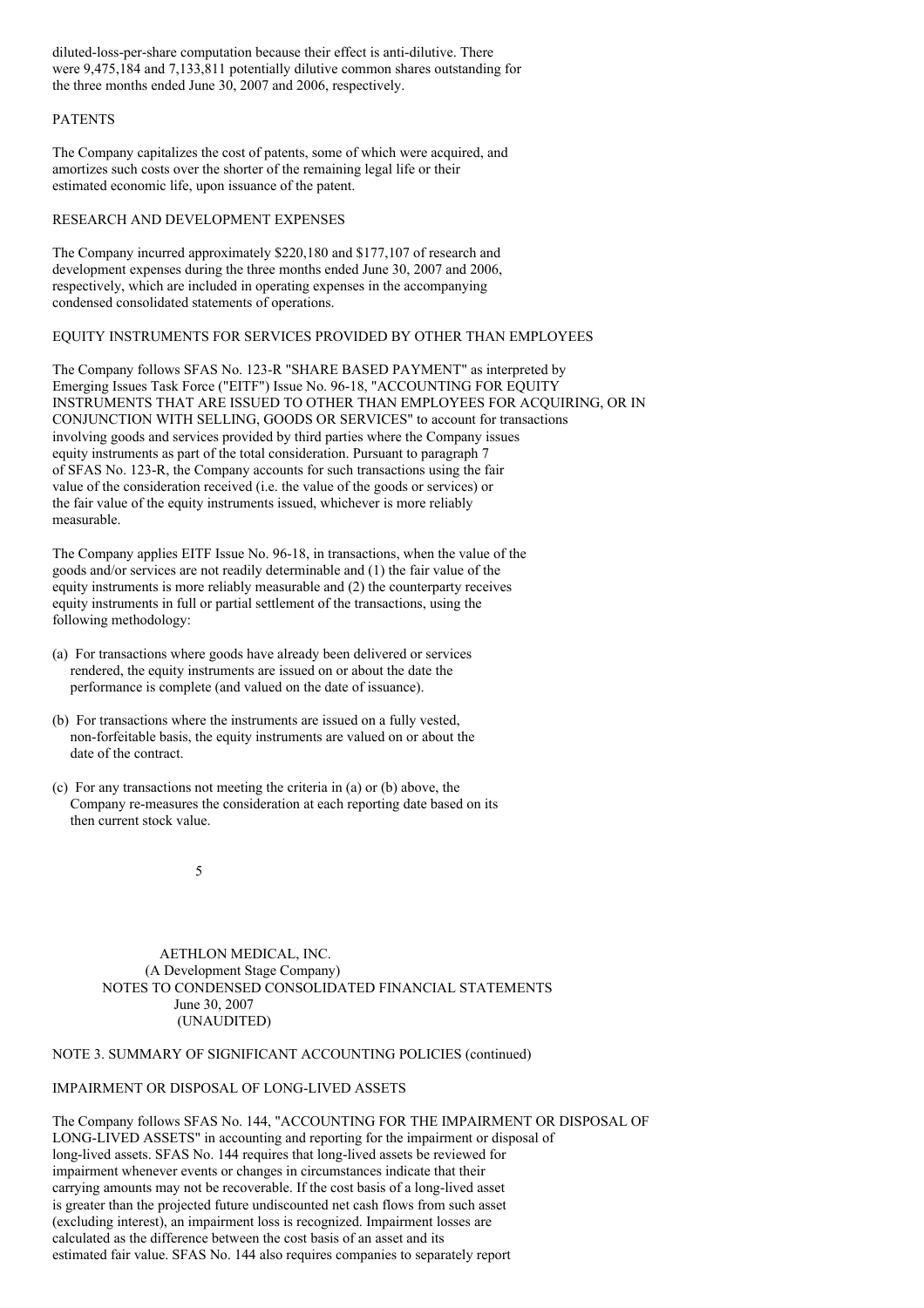discontinued operations and extends that reporting requirement to a component of an entity that either has been disposed of (by sale, abandonment or in a distribution to owners) or is classified as held for sale. Assets to be disposed of are reported at the lower of the carrying amount or the estimated fair value less costs to sell, if any. Management noted no impairment indicators requiring review for impairment at or during the three months ended June 30, 2007.

## BENEFICIAL CONVERSION FEATURE OF CONVERTIBLE NOTES PAYABLE

The convertible feature of certain notes payable provides for a rate of conversion that was below market value at issuance. Such feature is normally characterized as a "beneficial conversion feature" ("BCF"). Pursuant to EITF Issue No. 98-5, "ACCOUNTING FOR CONVERTIBLE SECURITIES WITH BENEFICIAL CONVERSION FEATURES OR CONTINGENTLY ADJUSTABLE CONVERSION RATIO" and EITF Issue No. 00-27, "APPLICATION OF EITF ISSUE NO. 98-5 TO CERTAIN CONVERTIBLE INSTRUMENTS," the estimated fair value of the BCF is recorded in the consolidated financial statements as a discount from the face amount of the notes. Such discounts are amortized to interest expense over the term of the notes.

#### DERIVATIVE LIABILITIES AND CLASSIFICATION OF WARRANT OBLIGATION

The Company evaluates free-standing instruments (or embedded derivatives) indexed to its common stock to properly classify such instruments within equity or as liabilities in its financial statements, pursuant to the requirements of the EITF Issue No. 00-19, "ACCOUNTING FOR DERIVATIVE FINANCIAL INSTRUMENTS INDEXED TO AND POTENTIALLY SETTLED IN, A COMPANY'S OWN STOCK," EITF Issue No. 01-06, "THE MEANING OF INDEXED TO A COMPANY'S OWN STOCK," EITF Issue No. 05-04, "THE EFFECT OF A LIQUIDATED DAMAGES CLAUSE ON A FREESTANDING FINANCIAL INSTRUMENT SUBJECT TO EITF Issue No. 00-19," and SFAS No. 133, "ACCOUNTING FOR DERIVATIVE INSTRUMENTS AND HEDGING ACTIVITIES," as amended. The Company's policy is to settle instruments indexed to its common shares on a first-in-first-out basis.

In the fiscal year ending March 31, 2006, the Company was obligated to register for resale the shares underlying warrants in connection with the issuance of its 10% Series A Convertible Promissory Notes. In accordance with EITF Issue No. 00-19, the value of the warrants were recorded as a liability until the registration became effective on January 20, 2006. On or about March 13, 2007, the Company determined that the effectiveness of the registration statement underlying the conversion and warrant shares associated with the 10% Series A Promissory Notes had lapsed on October 27, 2006. In accordance with EITF Issue No. 00-19, the Company reversed the accounting effect of the prior registration effectiveness and recorded a warrant liability which is required to be revalued at the end of each reporting period. At June 30, 2007, the fair value of the warrant liability was determined to be \$4,267,675 and for the three months ended June 30, 2007 a gain in the amount of approximately \$422,000 was recognized as other income as a result of the change in the fair value of such liability since March 31, 2007.

#### REGISTRATION PAYMENT ARRANGEMENTS

The Company accounts for its liquidated damages on registration rights agreements in accordance with FASB Staff Position EITF Issue No. 00-19-2 "ACCOUNTING FOR REGISTRATION PAYMENT ARRANGEMENTS" which specifies that the contingent obligation to make future payments or otherwise transfer consideration under a registration payment arrangement should be separately recognized and measured in accordance with SFAS No. 5, "Accounting for Contingencies." On June 30, 2007, the Company had recorded \$220,000 of accrued liquidated damages in accounts payable and accrued liabilities on the accompanying condensed consolidated balance sheet.

6

AETHLON MEDICAL, INC. (A Development Stage Company) NOTES TO CONDENSED CONSOLIDATED FINANCIAL STATEMENTS June 30, 2007 (UNAUDITED)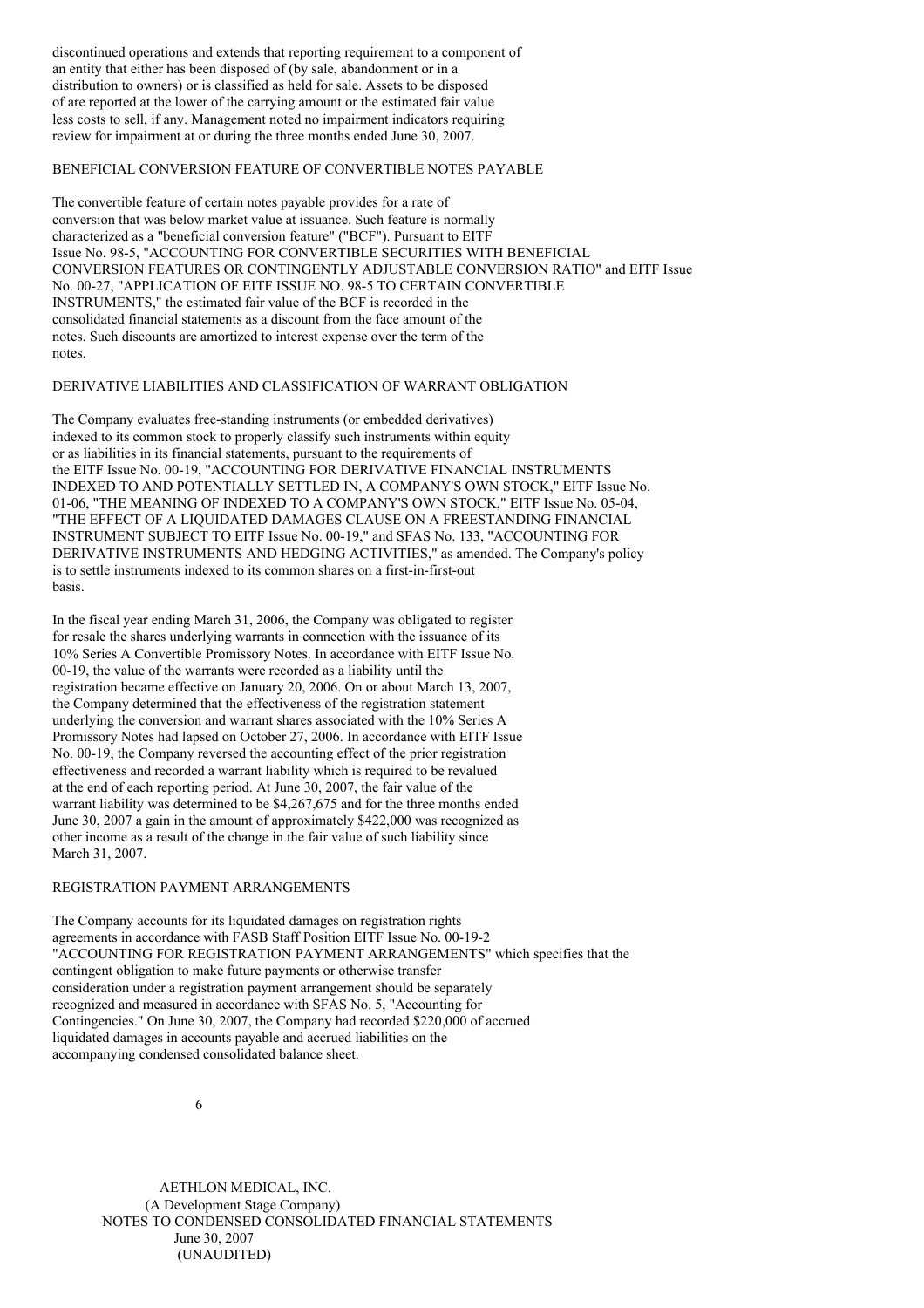#### NOTE 3. SUMMARY OF SIGNIFICANT ACCOUNTING POLICIES (continued)

## STOCK BASED COMPENSATION

Effective April 1, 2006, the Company adopted the provisions of SFAS No. 123-R, "SHARE-BASED PAYMENT,". SFAS No. 123-R requires employee stock options and rights to purchase shares under stock participation plans to be accounted for under the fair value method and requires the use of an option pricing model for estimating fair value. Accordingly, share-based compensation is measured at the grant date, based on the fair value of the award. The exercise price of options is generally equal to the market price of the Company's common stock (defined as the closing price as quoted on the Over-the-Counter Bulletin Board administered by Nasdaq) on the date of grant. Under the modified prospective method of adoption for SFAS No. 123-R which the Company elected to adopt the compensation cost recognized by the Company beginning April 1, 2006 includes, (a) compensation cost for all equity incentive awards granted prior to, but not yet vested as of April 1, 2006, based on the grant-date fair value estimated in accordance with the original provisions of SFAS No. 123, and (b) compensation cost for all equity incentive awards granted subsequent to April 1, 2006, based on the grant-date fair value estimated in accordance with the provisions of SFAS No. 123-R.

From time to time, the Company's Board of Directors grants common share purchase options or warrants to selected directors, officers, employees, consultants and advisors in payment of goods or services provided by such persons on a stand-alone basis outside of any of the Company's formal stock plans. The terms of these grants are individually negotiated and generally expire within five years from the grant date.

In August 2000, the Company adopted the 2000 Stock Option Plan ("Stock Option Plan"), which was approved by its stockholders in September 2000. The Stock Option Plan provides for the issuance of up to 500,000 options to purchase shares of common stock. Such options can be incentive options or nonstatutory options, and may be granted to employees, directors and consultants. The Stock Option Plan has limits as to the eligibility of those stockholders who own more than 10% of Company stock, as defined. The options granted pursuant to the Stock Option Plan may have exercise prices of no less than 100% of fair market value of the Company's common stock at the date of grant (incentive options), or no less than 75% of fair market value of such stock at the date of grant (nonstatutory). At June 30, 2007, the Company had granted 47,500 options under the 2000 Stock Option Plan of which 15,000 had been forfeited, with 467,500 available for future issuance. All of these options vested prior to the adoption of FAS 123-R.

The effects of share-based compensation resulting from the application of SFAS No. 123-R to options granted outside of the Company's Stock Option Plan resulted in a non-cash expense of \$283,505 and \$4,750 for the quarters ended June 30, 2007 and 2006, respectively. This expense was recorded as stock compensation included in payroll and related expenses in the accompanying June 30, 2007 and 2006 consolidated statement of operations.

The Company recognizes share-based compensation as a result of the adoption of SFAS No. 123-R and uses the Binomial Lattice option pricing model for estimating fair value of options granted.

The following table summarizes the effect of share-based compensation pursuant to the application of SFAS No. 123-R to options granted:

#### $<$ TABLE>

|                                                                               | Three Months Ended<br>June 30, 2007 |               | Three Months Ended<br>June 30, 2006 |         |
|-------------------------------------------------------------------------------|-------------------------------------|---------------|-------------------------------------|---------|
| $<\!\!S\!\!>$                                                                 |                                     |               |                                     |         |
| Payroll and related                                                           | \$ (283,505)                        |               | (4,750)                             |         |
| Net share-based compensation effect<br>in net loss from continuing operations |                                     | \$ (283, 505) |                                     | (4,750) |
| Basic and diluted loss per common share                                       |                                     | (0.01)        | S                                   | (0.00)  |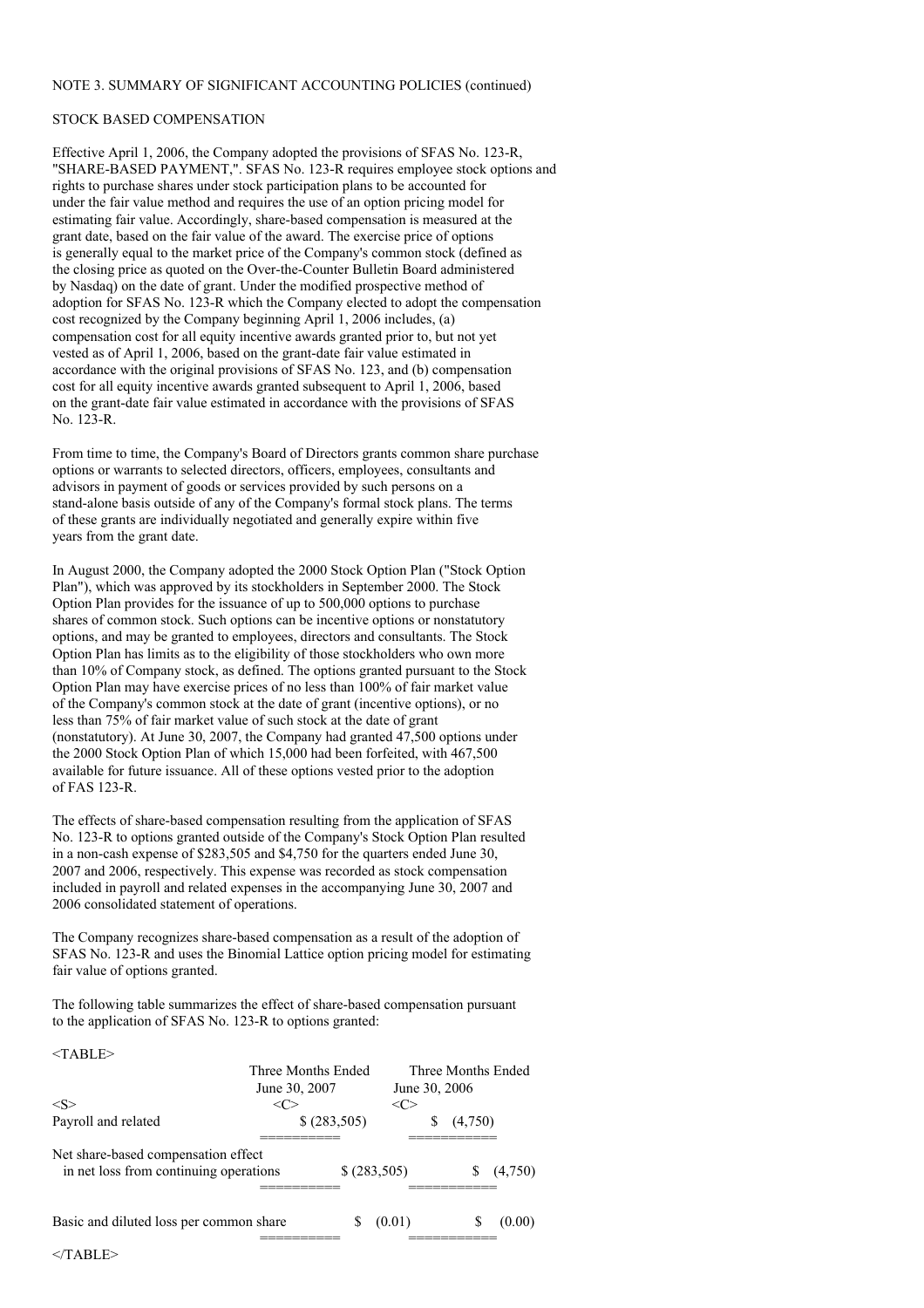On June 13, 2007, the Company granted its Chief Executive Officer an option to purchase 2,500,000 shares of common stock at an exercise price of \$0.36 per share. The options vested 1,000,000 shares at grant, with 500,000 shares vesting each annual anniversary date through June 13, 2010. On the grant date, the fair value of this option was determined to be approximately \$922,000, with \$260,000 of share-based compensation expense related to this grant recognized upon grant and included in general and administrative expense for the three-month period ended June 30, 2007.

7

## AETHLON MEDICAL, INC. (A Development Stage Company) NOTES TO CONDENSED CONSOLIDATED FINANCIAL STATEMENTS June 30, 2007 (UNAUDITED)

## NOTE 3. SUMMARY OF SIGNIFICANT ACCOUNTING POLICIES (continued)

In accordance with SFAS No. 123-R, the Company adjusts share-based compensation on a quarterly basis for changes to the estimate of expected award forfeitures based on actual forfeiture experience. The effect of adjusting the forfeiture rate for all expense amortization after March 31, 2006 is recognized in the period the forfeiture estimate is changed. The effect of forfeiture adjustments in the first quarter ended June 30, 2007 was insignificant.

The following weighted average assumptions were used as applicable in the above table:

|                         | Three Months Ended<br>June 30 |      |           |
|-------------------------|-------------------------------|------|-----------|
|                         | 2007                          | 2006 |           |
| Annual dividends        | zero                          |      | zero      |
| Expected volatility     | 92%                           |      | 72%       |
| Risk free interest rate | 4.72%                         |      | 4.18%     |
| Expected life           | $2.14$ years                  |      | 4.7 years |

The expected volatility is based on the historical volatility. The expected life of options granted is based on the "simplified method" described in the SEC's Staff Accounting Bulletin No. 107 due to changes in the vesting terms and contractual life of current option grants compared to the Company's historical grants. Options outstanding that have vested and are expected to vest as of June 30, 2007 are as follows:

|                  | Weighted                       |                                      |                  |
|------------------|--------------------------------|--------------------------------------|------------------|
|                  |                                | Weighted Average                     |                  |
|                  |                                | Average Remaining Aggregate          |                  |
|                  | Number of Exercise Contractual |                                      | <b>Intrinsic</b> |
|                  |                                | Shares Price Term in Years Value (1) |                  |
|                  |                                |                                      |                  |
| Vested           |                                | 9,369,060 \$ 0.39 5.54               | \$2,668,940      |
| Expected to vest |                                | 2.335.000 0.32 8.54                  | 812,400          |
|                  |                                |                                      |                  |
| Total            |                                |                                      |                  |
|                  | 11,704,060                     |                                      | \$ 3,481,340     |
|                  |                                |                                      |                  |

(1) These amounts represent the difference between the exercise price and \$0.67, the closing market price of the Company's common stock on June 30, 2007 as quoted on the Over-the-Counter Bulletin Board under the symbol "AEMD.OB" for all in-the-money options outstanding.

Options outstanding that are expected to vest are net of estimated future forfeitures in accordance with the provisions of SFAS No. 123-R, which are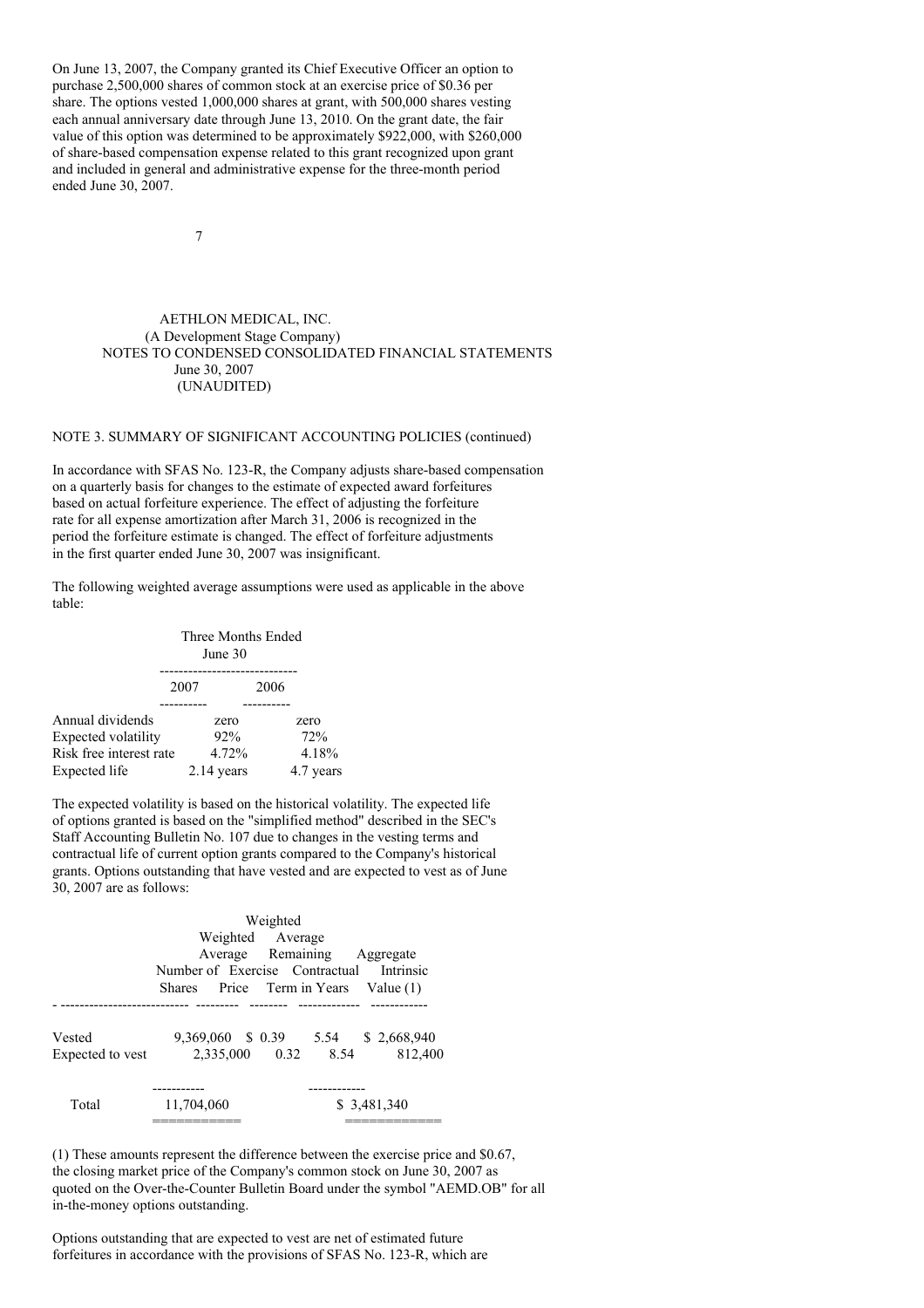estimated when compensation costs are recognized. The Company estimated such forfeiture rate to be zero. Additional information with respect to stock option activity is as follows:

|                                           | <b>Outstanding Options</b>                                                                                         |
|-------------------------------------------|--------------------------------------------------------------------------------------------------------------------|
|                                           | Shares<br>Weighted Aggregate<br>Available Number of Average Intrinsic<br>for Grant Shares Exercise Price Value (1) |
| March 31, 2007                            | 467,500 9,204,060 \$ 0.38 \$3,802,324                                                                              |
| Grants<br>Exercises<br>Cancellations      | $-2,500,000$<br>0.36                                                                                               |
| June 30, 2007                             | 467,500 11,704,060 \$ 0.37<br>\$3,481,340                                                                          |
| Options exercisable at:<br>March 31, 2007 | 8,369,060 \$ 0.39                                                                                                  |
| $\mathbf{r}$ $\mathbf{a}$ $\mathbf{a}$    | $7125510$ $0.20$                                                                                                   |

June 30, 2007 7, 135, 518 \$ 0.39 ========= ======

(1) Represents the difference between the exercise price and the March 31, 2007 or June 30, 2007 market price of the Company's common stock, which was \$0.74 and \$0.67, respectively.

8

## AETHLON MEDICAL, INC. (A Development Stage Company) NOTES TO CONDENSED CONSOLIDATED FINANCIAL STATEMENTS June 30, 2007 (UNAUDITED)

#### NOTE 3. SUMMARY OF SIGNIFICANT ACCOUNTING POLICIES (continued)

At June 30, 2007, there was approximately \$754,000 of unrecognized compensation cost related to share-based payments which is expected to be recognized over a weighted average period of 2.44 years.

#### INCOME TAXES

Under SFAS No. 109, "ACCOUNTING FOR INCOME TAXES," deferred tax assets and liabilities are recognized for the future tax consequences attributable to the difference between the consolidated financial statements and their respective tax basis. Deferred income taxes reflect the net tax effects of (a) temporary differences between the carrying amounts of assets and liabilities for financial reporting purposes and the amounts reported for income tax purposes, and (b) tax credit carryforwards. The Company records a valuation allowance for deferred tax assets when, based on management's best estimate of taxable income (if any) in the foreseeable future, it is more likely than not that some portion of the deferred tax assets may not be realized.

### SIGNIFICANT RECENT ACCOUNTING PRONOUNCEMENTS

In June 2006, the FASB issued FASB Interpretation ("FIN") No. 48, "Accounting for Uncertainty in Income Taxes, an interpretation of FASB Statement No. 109." FIN No. 48 establishes a single model to address accounting for certain tax positions. FIN No. 48 clarifies the accounting for income taxes by prescribing a minimum recognition threshold a tax position is required to meet before being recognized in the financial statements. FIN No. 48 also provides guidance on derecognition measurement, classification, interest and penalties, accounting in interim periods, disclosure and transition.

The Company adopted the provisions of FIN No. 48 on April 1, 2007. Upon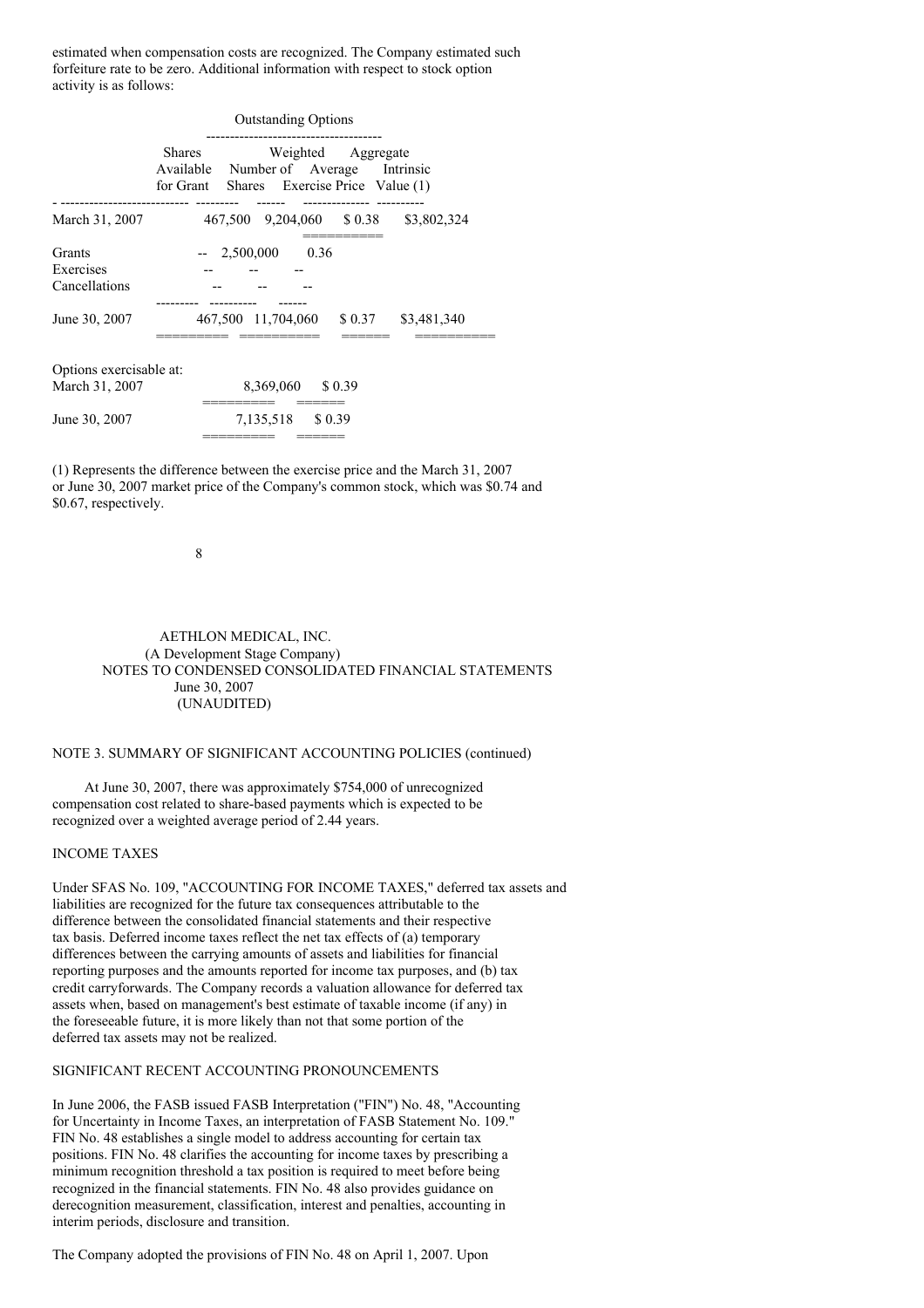adoption, the Company recognized no adjustment in the amount of unrecognized tax benefits. As of the date of adoption the Company had no unrecognized tax benefits. The Company's policy is to recognize interest and penalties that would be assessed in relation to the settlement of unrecognized tax benefits as a component of income tax expense. The Company has recognized approximately \$36,000 in penalties and interest upon the adoption of FIN No. 48.

The Company and it subsidiaries are subject to federal income tax. With few exceptions, the Company is no longer subject to U.S. federal income tax examination for years before 2000; state and local tax examinations before 2000. However, to the extent allowed by law, the tax authorities may have the right to examine prior periods where net operating losses were generated and carried forward, and make adjustments up to the amount of the net operating loss carryforward amount.

The Company is not currently under Internal Revenue Service (IRS), state, local or foreign jurisdiction tax examinations.

For the quarter ended June 30, 2007, the Company recorded no income tax provision.

In September 2006, the FASB issued SFAS No. 157, "Fair Value Measurements," which defines fair value, establishes a framework for measuring fair value in accordance with GAAP, and expands disclosures about fair value measurements. SFAS No. 157 simplifies and codifies related guidance within GAAP, but does not require any new fair value measurements. The guidance in SFAS No. 157 applies to derivatives and other financial instruments measured at estimated fair value under SFAS No. 133 and related pronouncements. SFAS No. 157 is effective for financial statements issued for fiscal years beginning after November 15, 2007, and interim periods within those fiscal years.

In February 2007, the FASB issued SFAS No. 159, "The Fair Value Option for Financial Assets and Financial Liabilities." SFAS No. 159 allows entities to choose, at specified election dates, to measure eligible financial assets and liabilities at fair value that are not otherwise required to be measured at fair value. If the Company elects the fair value option for an eligible item, changes in that item's fair value in subsequent reporting periods must be recognized in current earnings. SFAS No. 159 is effective for fiscal years beginning after November 15, 2007. Management has not yet evaluated the effects on future consolidated financial statements.

Other recent accounting pronouncements issued by the FASB (including its Emerging Issues Task Force), the American Institute of Certified Public Accountants, and the Securities and Exchange Commission did not or are not believed by management to have a material impact on the Company's present or future consolidated financial statements.

 $\alpha$ 

AETHLON MEDICAL, INC. (A Development Stage Company) NOTES TO CONDENSED CONSOLIDATED FINANCIAL STATEMENTS June 30, 2007 (UNAUDITED)

## NOTE 4. NOTES AND CONVERTIBLE NOTES PAYABLE

At June 30, 2007, the Company had \$502,500 in principal amount of notes payable outstanding with fourteen noteholders.

The Company is currently in default on \$502,500 of amounts owed under various unsecured notes payable and is currently seeking other arrangements with its noteholders. At June 30, 2007 the Company had accrued interest in the amount of \$377,191 associated with these defaulted notes payable.

At June 30, 2007, convertible notes payable, net consists of \$1,050,000 in principal amount of convertible notes payable outstanding, net of (\$1,000,000) discount, held by six noteholders. The discount is attributable to the valuation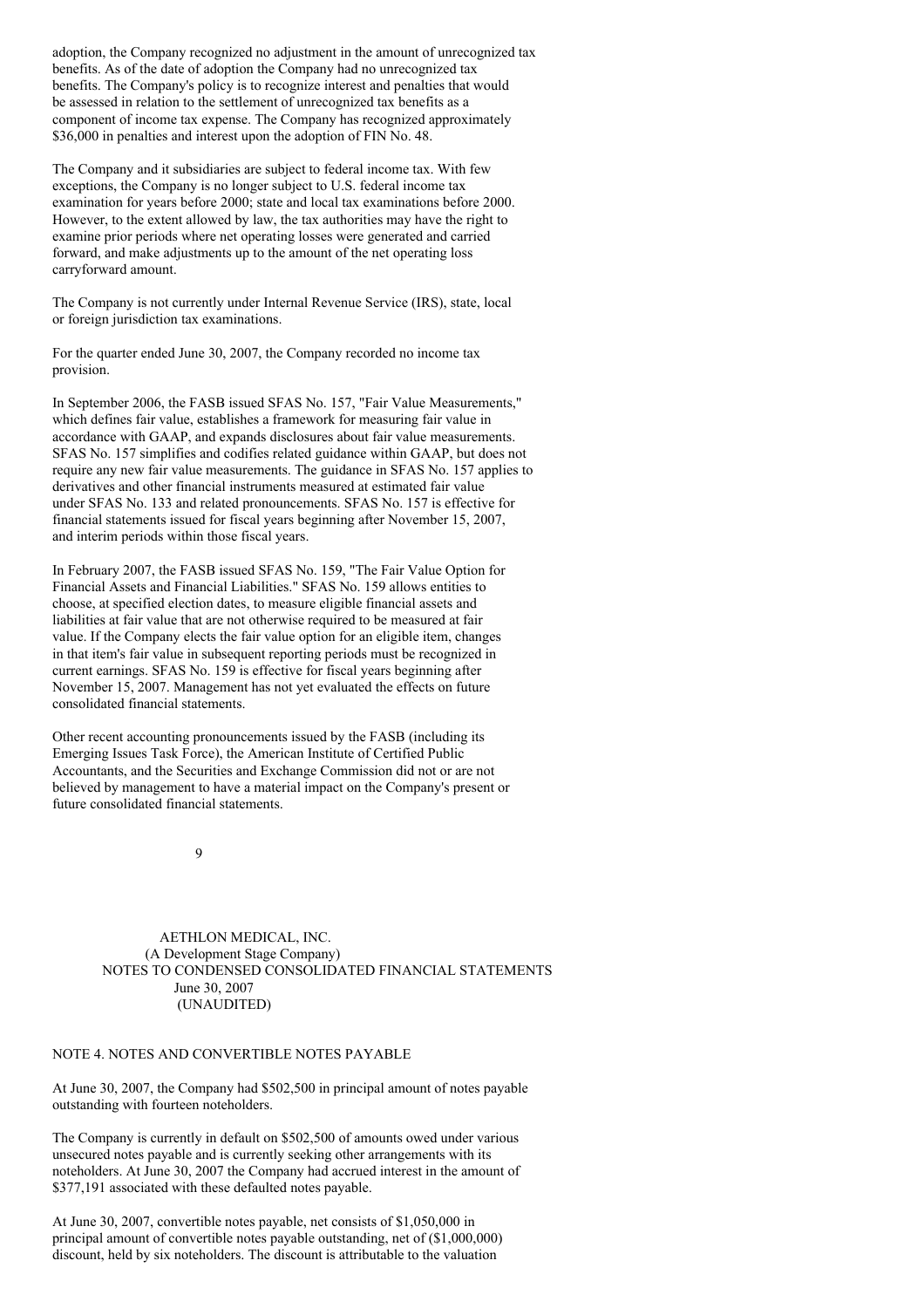of warrant rights associated with the extinguishment and effective reissuance of the convertible notes on March 22, 2007.

### NOTE 5. EQUITY TRANSACTIONS

In April 2007, the Company issued 30,617 shares of restricted common stock as the result of a cashless exercise of 80,000 warrants held by a former noteholder.

In April 2007, the Company issued 15,152 shares of restricted common stock at \$0. 33 per share in payment of an option agreement valued at \$5,000. This transaction was exempt from registration pursuant to Section 4(2) of the Securities Act of 1933.

In April 2007, the Company issued 8,651 shares of common stock pursuant to the Company's S-8 registration statement covering the Company's 2003 Consultant Stock Plan at \$0.58 per share in payment for regulatory affairs consulting services to the Company valued at \$5,000 based on the value of the services.

In April 2007, the Company issued 3,937 shares of common stock pursuant to the Company's S-8 registration statement covering the Company's 2003 Consultant Stock Plan at \$0.76 per share in payment for regulatory affairs consulting services to the Company valued at \$3,000 based on the value of the services.

In May 2007, the Company issued 13,124 shares of common stock pursuant to the Company's S-8 registration statement covering the Company's 2003 Consultant Stock Plan at \$0.76 per share in payment for regulatory affairs consulting services to the Company valued at \$10,000 based on the value of the services.

In May 2007, the Company issued 5,155 shares of common stock pursuant to the Company's S-8 registration statement covering the Company's 2003 Consultant Stock Plan at \$0.58 per share in payment for regulatory affairs consulting services to the Company valued at \$3,000 based on the value of the services.

In June 2007, the Company issued 41,999 shares of restricted common stock at between \$0.30 and \$0.74 per share in payment for investor relations services to the Company valued at \$20,000 based on the value of the services.

In June 2007, the Company issued 17,526 shares of common stock pursuant to the Company's S-8 registration statement covering the Company's 2003 Consultant Stock Plan at \$0.58 per share in payment for regulatory affairs consulting services to the Company valued at \$10,200 based on the value of the services.

In June 2007, the Company issued 5,155 shares of common stock pursuant to the Company's S-8 registration statement covering the Company's 2003 Consultant Stock Plan at \$0.58 per share in payment for regulatory affairs consulting services to the Company valued at \$3,000 based on the value of the services.

In June 2007, the Company issued 10,174 shares of common stock pursuant to the Company's S-8 registration statement covering the Company's 2003 Consultant Stock Plan at \$0.63 per share in payment for regulatory affairs consulting services to the Company valued at \$6,450 based on the value of the services.

10

AETHLON MEDICAL, INC. (A Development Stage Company) NOTES TO CONDENSED CONSOLIDATED FINANCIAL STATEMENTS June 30, 2007 (UNAUDITED)

NOTE 6. COMMITMENTS AND CONTINGENCIES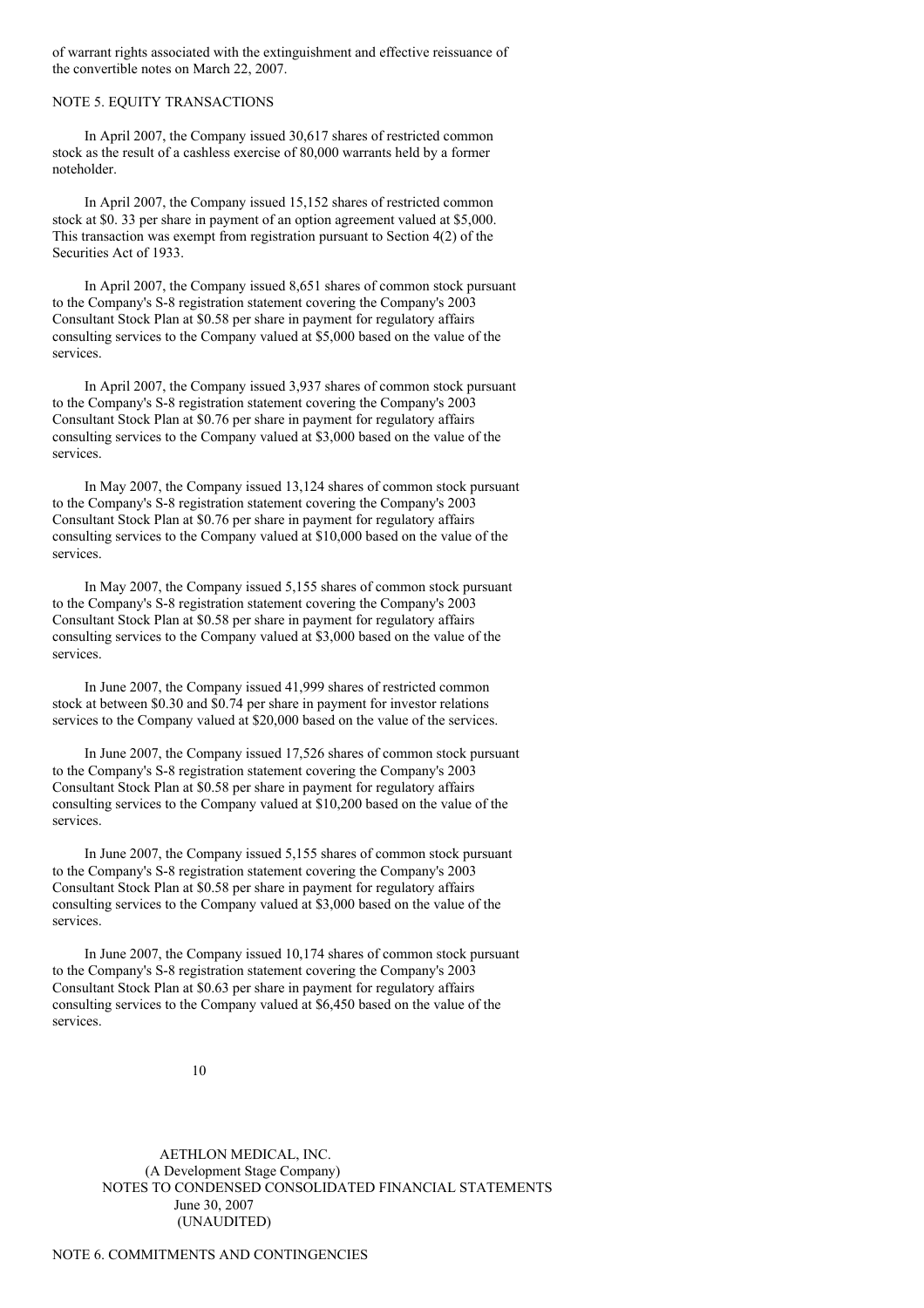#### LEGAL MATTERS

From time to time, claims are made against the Company in the ordinary course of business, which could result in litigation. Claims and associated litigation are subject to inherent uncertainties and unfavorable outcomes could occur, such as monetary damages, fines, penalties or injunctions prohibiting the Company from selling one or more products or engaging in other activities. The occurrence of an unfavorable outcome in any specific period could have a material adverse effect on the Company's results of operations for that period or future periods. The Company is not presently a party to any pending or threatened legal proceedings.

## NOTE 7. SUBSEQUENT EVENTS

On July 13, 2007 the Company entered into a twelve-month 12% Convertible Note ("Note") for \$60,000 with an individual accredited investor. The Note accrues interest at 12%, payable at maturity and is convertible into the Company's Common Stock at a fixed conversion price of \$0.50 per share.

Beginning July 17, 2007, the Company commenced a \$1.0 million Private Placement Offering ("Placement"). The offering is for the sale of units, each unit to include two shares of common stock and one warrant. The offering is made to certain private investors known to the Company. Each Warrant is exercisable for three years from issuance and allows the purchase of one share of common stock at an exercise price of \$0.50 per share. As of August 3, 2007, the Company had received confirmed subscriptions for the sale of \$660,000 of such units.

## ITEM 2. MANAGEMENT'S DISCUSSION AND ANALYSIS OR PLAN OF OPERATION

The following discussion of Aethlon Medical's financial condition and results of operations should be read in conjunction with, and is qualified in its entirety by the condensed consolidated financial statements and notes thereto, included in Item 1 in this Quarterly Report on Form 10-QSB. This item contains forward-looking statements that involve risks and uncertainties. Actual results may differ materially from those indicated in such forward-looking statements.

## FORWARD LOOKING STATEMENTS

All statements, other than statements of historical fact, included in this Form 10-QSB are, or may be deemed to be, "forward-looking statements" within the meaning of Section 27A of the Securities Act of 1933, as amended ("the Securities Act"), and Section 21E of the Exchange Act. Such forward-looking statements involve assumptions, known and unknown risks, uncertainties and other factors which may cause the actual results, performance, or achievements of Aethlon Medical, Inc. ("the Company") to be materially different from any future results, performance, or achievements expressed or implied by such forward looking statements contained in this Form 10-QSB. Such potential risks and uncertainties include, without limitation, completion of the Company's capital-raising activities, FDA approval of the Company's products, other regulations, patent protection of the Company's proprietary technology, product liability exposure, uncertainty of market acceptance, competition, technological change, and other risk factors detailed herein and in other of the Company's filings with the Securities and Exchange Commission. The forward-looking statements are made as of the date of this Form 10-QSB, and the Company assumes no obligation to update the forward-looking statements, or to update the reasons actual results could differ from those projected in such forward-looking statements.

#### THE COMPANY

We are a developmental stage medical device company focused on expanding the applications of our Hemopurifier(R) platform technology which is designed to rapidly reduce the presence of infectious viruses and other toxins from human blood. As such, we focus on developing therapeutic devices to treat acute viral conditions brought on by pathogens targeted as potential biological warfare agents and chronic viral conditions including HIV/AIDS and Hepatitis-C. The Hemopurifier(R) combines the established scientific technologies of hemodialysis and affinity chromatography as a means to mimic the immune system's response of clearing viruses and toxins from the blood before cell and organ infection can occur. The Hemopurifier(R) cannot cure these afflictions but can lower viral loads and allow compromised immune systems to overcome otherwise serious or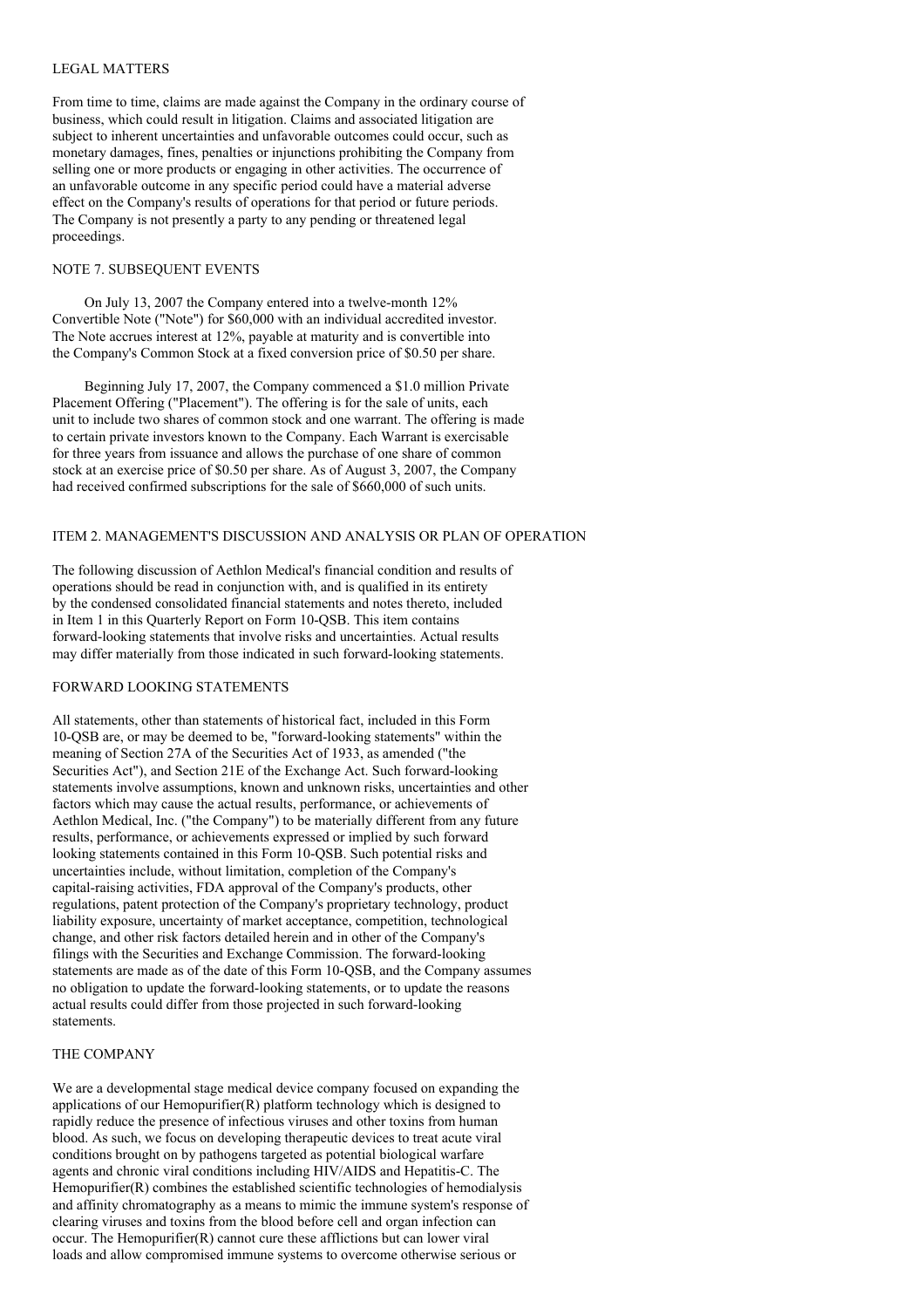11

## ITEM 2. MANAGEMENT'S DISCUSSION AND ANALYSIS OR PLAN OF OPERATION (continued)

#### WHERE YOU CAN FIND MORE INFORMATION

We are subject to the informational requirements of the Securities Exchange Act and must file reports, proxy statements and other information with the SEC. The reports, information statements and other information we file with the Commission can be inspected and copied at the Commission Public Reference Room, 100F Street, N.W. Washington, D.C. 20549. You may obtain information on the operation of the Public Reference Room by calling the SEC at (800) SEC-0330. The Commission also maintains a Web site (http://www.sec.gov) that contains reports, proxy, and information statements and other information regarding registrants, like us, which file electronically with the Commission. Our headquarters are located at 3030 Bunker Hill Street, Suite 4000, San Diego, California 92109. Our telephone number is 858/459-7800. Our Web site is maintained at http://www.aethlonmedical.com.

Our common stock is traded on the OTCBB under the symbol "AEMD.OB".

RESULTS OF OPERATIONS

THE THREE MONTHS ENDED JUNE 30, 2007 COMPARED TO THE THREE MONTHS ENDED JUNE 30, 2006.

## OPERATING EXPENSES

Consolidated operating expenses were \$871,273 for the three months ended June 30, 2007, versus \$501,832 for the comparable period one year ago. This represents an absolute dollar increase of \$369,441 or approximately 74% as compared to the prior time period. This difference is comprised of increases in payroll and related and general and administrative expenses of approximately \$336,929 and \$45,611, respectively, offset by a decrease in professional expense of \$13,099.

Professional fees decreased by \$13,099 or approximately 7% from the prior period one year ago. The decrease was comprised of an increase in legal expense of \$48,248 and accounting fees of \$4,942, offset by decreases in scientific consulting expense of \$52,758 and other professional expenses of \$8,589. The increase in legal expense resulted from the comparatively high legal expense in the period ended June 30, 2007, a result of our increased number of public filings as compared to the prior period one year ago. Scientific professional expense decreased due to the comparatively high expense incurred during the fiscal quarter ended June 30, 2006 as a result of the completion of our human safety studies in India during that quarter.

Payroll and related expenses increased \$336,929 or approximately 183% as compared to the prior period one year ago. This increase is primarily a result of additional non-cash stock compensation expense of \$283,605 which includes approximately \$269,000 related to stock options granted to our Chief Executive Officer in June 2007 and the additional salary of our President, who was hired in August 2006.

General and administrative expenses increased \$45,611 or approximately 39% as compared to the prior comparable quarter one year ago. The increase is primarily attributable to an increase in lab supplies of \$48,054 a result of the testing and preparation of Hemopurifier(R) cartridges required for an upcoming trial in India related to a Dengue fever application. This increase was offset by a decrease in all other general and administrative expenses of \$2,893.

#### OTHER EXPENSE

Other expenses decreased by \$452,398 or approximately 386% as compared to the prior quarter one year ago. This decrease was comprised of a non-cash reduction in the fair value of warrant liability of \$421,775, a \$64,044 reduction in interest expense and an increase of \$33,421 in other expenses. Interest expense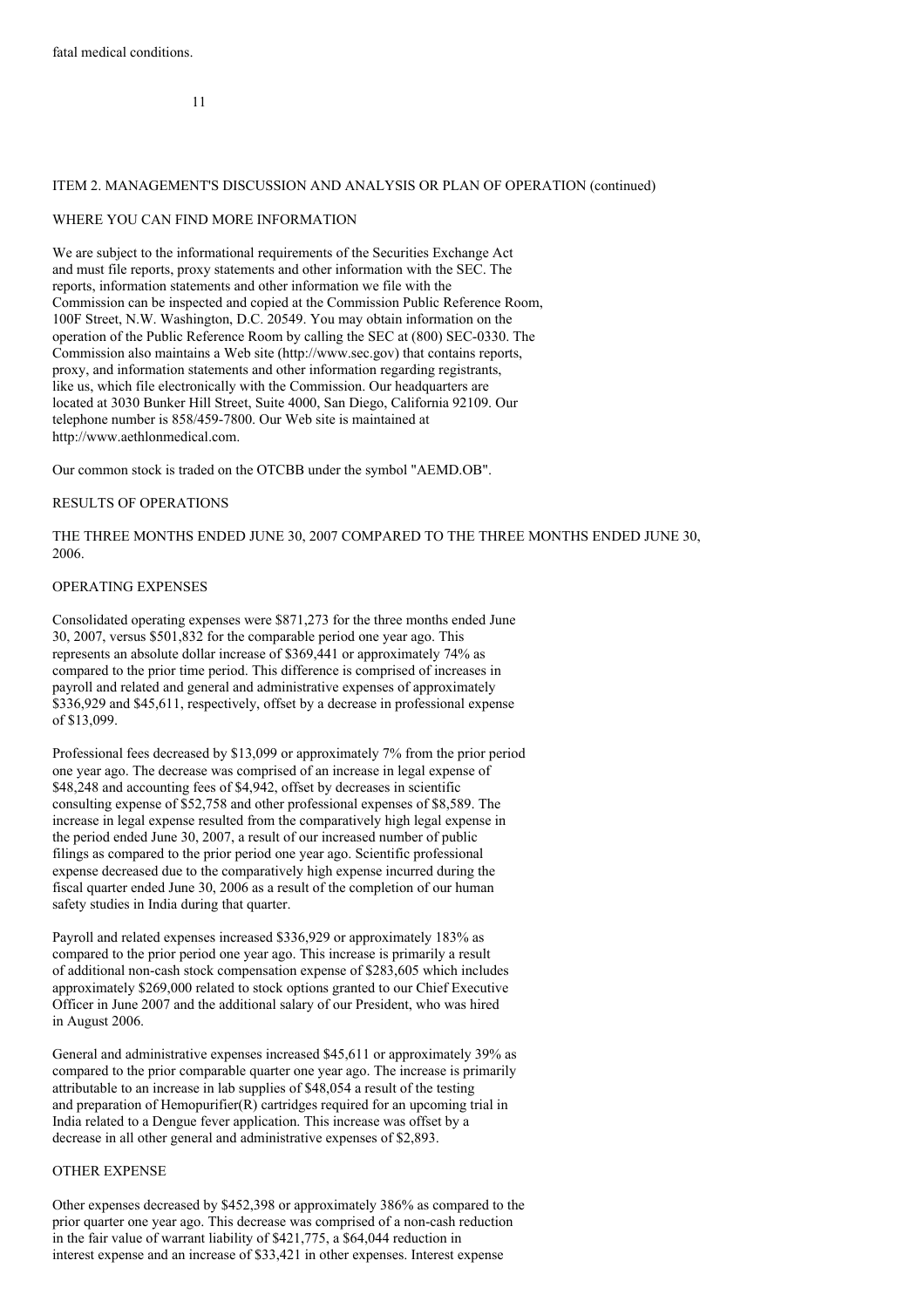was reduced because the BCF associated with the Company's 10% Series A Convertible Promissory Notes ("Notes") was fully amortized to interest expense prior to the current fiscal quarter. The warrant liability is also related to the Notes and it is required to be revalued at the end of each reporting period until effective registration of the shares underlying the Notes and related Warrants becomes effective (See Note 3 to the condensed consolidated financial statements). Other expense increased as a result of the recognition of estimated penalties and interest related to tax obligations.

## NET LOSS

We recorded a consolidated net loss of \$536,199 and \$619,156 for the quarters ended June 30, 2007 and 2006, respectively. The decrease in net loss of approximately 13% was generally attributable to a significant non-cash benefit due to the valuation of the warrant liability associated with the Company's 10% Series A Convertible Notes at June 30, 2007, offset by increased expenses related to the recognition of stock compensation expense.

Basic and diluted loss per common share were (\$0.02) for the three month period ended June 30, 2007 as compared to (\$0.02) for the same period ended June 30, 2006.

12

## ITEM 2. MANAGEMENT'S DISCUSSION AND ANALYSIS OR PLAN OF OPERATION (continued)

#### LIQUIDITY AND CAPITAL RESOURCES

To date, the Company has funded its capital requirements for the current operations from net funds received from the public and private sale of debt and equity securities, as well as from the issuance of common stock in exchange for services. The Company's cash position at March 31, 2007 was \$440,106 compared to \$2,658, at June 30, 2007, representing a decrease of \$437,448. During the three months ended June 30, 2007, operating activities used net cash of \$433,451. The Company received no cash from financing activites and purchased \$3,997 of property and equipment.

A decrease in working capital during the three months in the amount of \$181,774 increased the Company's negative working capital position to (\$7,442,126) at June 30, 2007 as compared to a negative working capital of (\$7,260,352) at March 31, 2007.

The Company's current deficit in working capital requires us to obtain funds in the short-term to be able to continue in business, and in the longer term to fund research and development on products not yet ready for market.

The Company's operations to date have consumed substantial capital without generating revenues, and will continue to require substantial capital funds to conduct necessary research and development and pre-clinical and clinical testing of Hemopurifier(R) products, and to market any of those products that receive regulatory approval. The Company does not expect to generate revenue from operations for the foreseeable future, and its ability to meet its cash obligations as they become due and payable is expected to depend for at least the next several years on its ability to sell securities, borrow funds or a combination thereof. The Company's future capital requirements will depend upon many factors, including progress with pre-clinical testing and clinical trials, the number and breadth of our programs, the time and costs involved in preparing, filing, prosecuting, maintaining and enforcing patent claims and other proprietary rights, the time and costs involved in obtaining regulatory approvals, competing technological and market developments, and management's ability to establish collaborative arrangements, effect successful commercialization strategies, marketing activities and other arrangements. The Company expects to continue to incur increasing negative cash flows and net losses for the foreseeable future, and presently requires a minimum of \$125,000 per month to sustain operations. The Company is in the presses of completing a scheduled \$1.0 million Private Placement Offering ("Placement"). As of August 3, 2007, the Company had received confirmed subscriptions for the sale of \$660,000 of such units.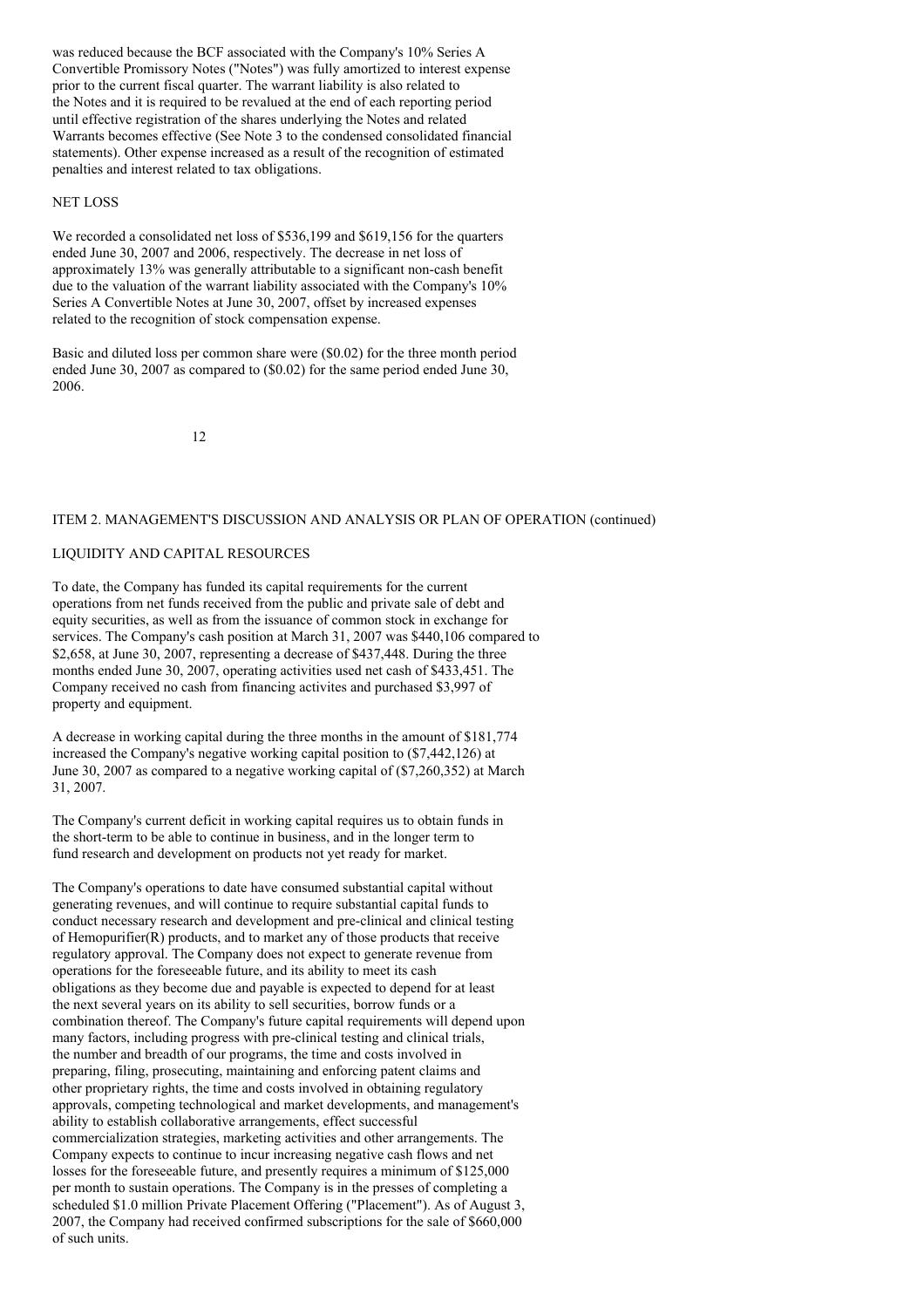Management does not believe that inflation has had or is likely to have any material impact on the Company's operations.

At the date of this filing, we do not have plans to purchase significant amounts of equipment or hire significant numbers of employees prior to successfully raising additional capital.

## PLAN OF OPERATION

The Company is a development stage medical device company that has not yet engaged in significant commercial activities. The primary focus of our resources is the advancement of our proprietary Hemopurifier(R) platform treatment technology, which is designed to rapidly reduce the presence of infectious viruses and toxins in human blood. Our focus is to prepare our Hemopurifier(R) to treat chronic viral conditions, acute viral conditions and viral-based bioterror threats in human clinical trials.

The Company plans to continue research and development activities related to our Hemopurifier(R) platform technology, with particular emphasis on the advancement of our treatment for "Category A" pathogens as defined by the Federal Government under Project Bioshield and the All Hazards Preparedness Act of 2006. The Company has filed an Investigational Device Exemption ("IDE") with the FDA in order to proceed with Human safety studies of the Hemopurifier(R). Such studies, complemented by planned in-vivo and appropriate animal in-vitro studies should allow the Company to proceed to Premarket Approval ("PMA") process. The PMA process is the last major FDA hurdle in determining the safety and effectiveness of Class III medical Devices (of which the Hemopurifier(R) is one).

Management anticipates continuing to increase spending on research and development over the next 12 months. Additionally, associated with the Company's anticipated increase in research and development expenditures, we anticipate purchasing additional amounts of equipment during this period to support our laboratory and testing operations. Operations to date have consumed substantial capital without generating revenues, and will continue to require substantial and increasing capital funds to conduct necessary research and development and pre-clinical and clinical testing of our Hemopurifier(R) products, as well as market any of those products that receive regulatory approval. The Company does not expect to generate revenue from operations for the foreseeable future, and our ability to meet our cash obligations as they become due and payable is expected to depend for at least the next several years on our ability to sell securities, borrow funds or a combination thereof. Future capital requirements will depend upon many factors, including progress with pre-clinical testing and clinical trials, the number and breadth of our clinical programs, the time and costs involved in preparing, filing, prosecuting, maintaining and enforcing patent claims and other proprietary rights, the time and costs involved in

13

## ITEM 2. MANAGEMENT'S DISCUSSION AND ANALYSIS OR PLAN OF OPERATION (continued)

obtaining regulatory approvals, competing technological and market developments, as well as management's ability to establish collaborative arrangements, effective commercialization, marketing activities and other arrangements. The Company expects to continue to incur increasing negative cash flows and net losses for the foreseeable future.

## CRITICAL ACCOUNTING POLICIES

The preparation of condensed consolidated financial statements in conformity with accounting principles generally accepted in the United States of America requires the Company to make a number of estimates and assumptions that affect the reported amounts of assets and liabilities and disclosure of contingent assets and liabilities at the date of the financial statements. Such estimates and assumptions affect the reported amounts of expenses during the reporting period. On an ongoing basis, the Company evaluates estimates and assumptions based upon historical experience and various other factors and circumstances. Management believes the Company's estimates and assumptions are reasonable in the circumstances; however, actual results may differ from these estimates under different future conditions.

The Company believes that the estimates and assumptions that are most important to the portrayal of the Company's financial condition and results of operations,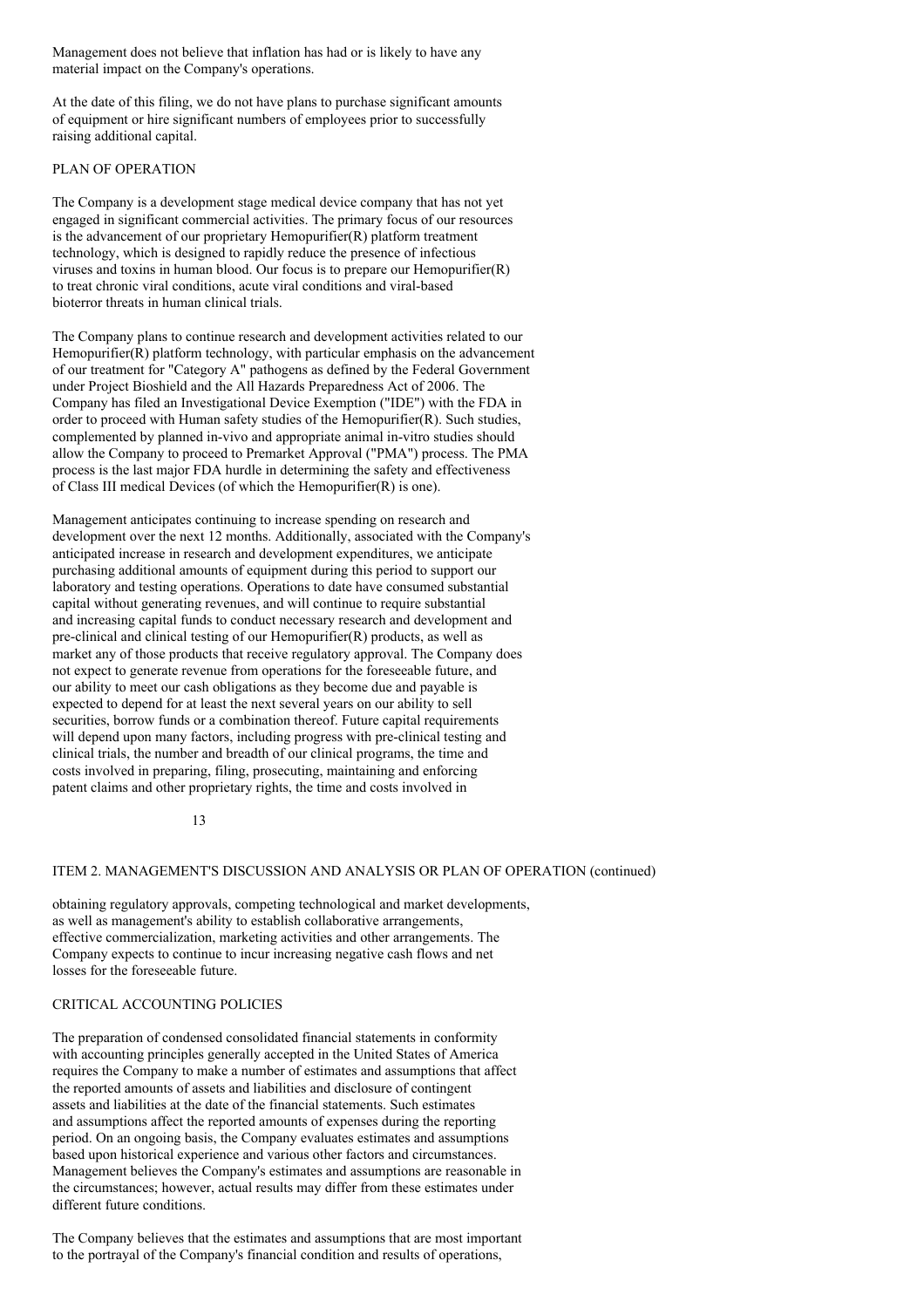in that they require the most difficult, subjective or complex judgments, form the basis for the accounting policies deemed to be most critical to us. These critical accounting policies relate to stock purchase warrants issued with notes payable, beneficial conversion feature of convertible notes payable, impairment of intangible assets and long lived assets, stock compensation, classification of warrant obligation, contingencies and litigation. We believe estimates and assumptions related to these critical accounting policies are appropriate under the circumstances; however, should future events or occurrences result in unanticipated consequences, there could be a material impact on the Company's future financial conditions or results of operations.

There have been no changes to the Company's critical accounting policies as disclosed in its Form 10-KSB for the year ended March 31, 2007.

#### OFF BALANCE SHEET ARRANGEMENTS

There are no guarantees, commitments, lease and debt agreements or other agreements that could trigger an adverse change in our credit rating, earnings, cash flows or stock price, including requirements to perform under standby agreements.

## ITEM 3. CONTROLS AND PROCEDURES

Under the supervision and with the participation of our management, including our Chief Executive Officer ("CEO") and Chief Financial Officer ("CFO"), we evaluated the effectiveness of the design and operation of our disclosure controls and procedures (as defined in Rule  $13a-15(e)$  and  $15d-15(e)$  of the Securities Exchange Act of 1934) as of the end of the period covered by this report (the "Evaluation Date"). Based upon that evaluation, the CEO and CFO concluded that, as of June 30, 2007, our disclosure controls and procedures were effective in timely alerting them to the material information relating to us (or our consolidated subsidiaries) required to be included in our periodic filings with the SEC.

### Changes in Controls and Procedures

There were no significant changes made in our internal controls over financial reporting during the quarter ended June 30, 2007 that have materially affected or are reasonably likely to materially affect these controls. Thus, no corrective actions with regard to significant deficiencies or material weaknesses were necessary.

#### Limitations on the Effectiveness of Internal Control

Our management, including the CEO, does not expect that our disclosure controls and procedures or our internal control over financial reporting will necessarily prevent all fraud and material errors. An internal control system, no matter how well conceived and operated, can provide only reasonable, not absolute, assurance that the objectives of the control system are met. Further, the design of a control system must reflect the fact that there are resource constraints, and the benefits of controls must be considered relative to their costs. Because of the inherent limitations on all internal control systems, no evaluation of controls can provide absolute assurance that all control issues and instances of fraud, if any, within Aethlon Medical have been detected. These inherent limitations include the realities that judgments in decision-making can be faulty, and that breakdowns can occur because of simple error or mistake. Additionally, controls can be circumvented by the individual acts of some persons, by collusion of two or more people, and/or by management override of the control. The design of any system of internal control is also based in part upon certain assumptions about the likelihood of future events, and there can be no assurance that any design will succeed in achieving its stated goals under all potential future conditions. Over time, controls may become inadequate because of changes in circumstances, and/or the degree of compliance with the policies and procedures may deteriorate. Because of the inherent limitations in a cost-effective internal control system, financial reporting misstatements due to error or fraud may occur and not be detected on a timely basis.

14

#### PART II

#### OTHER INFORMATION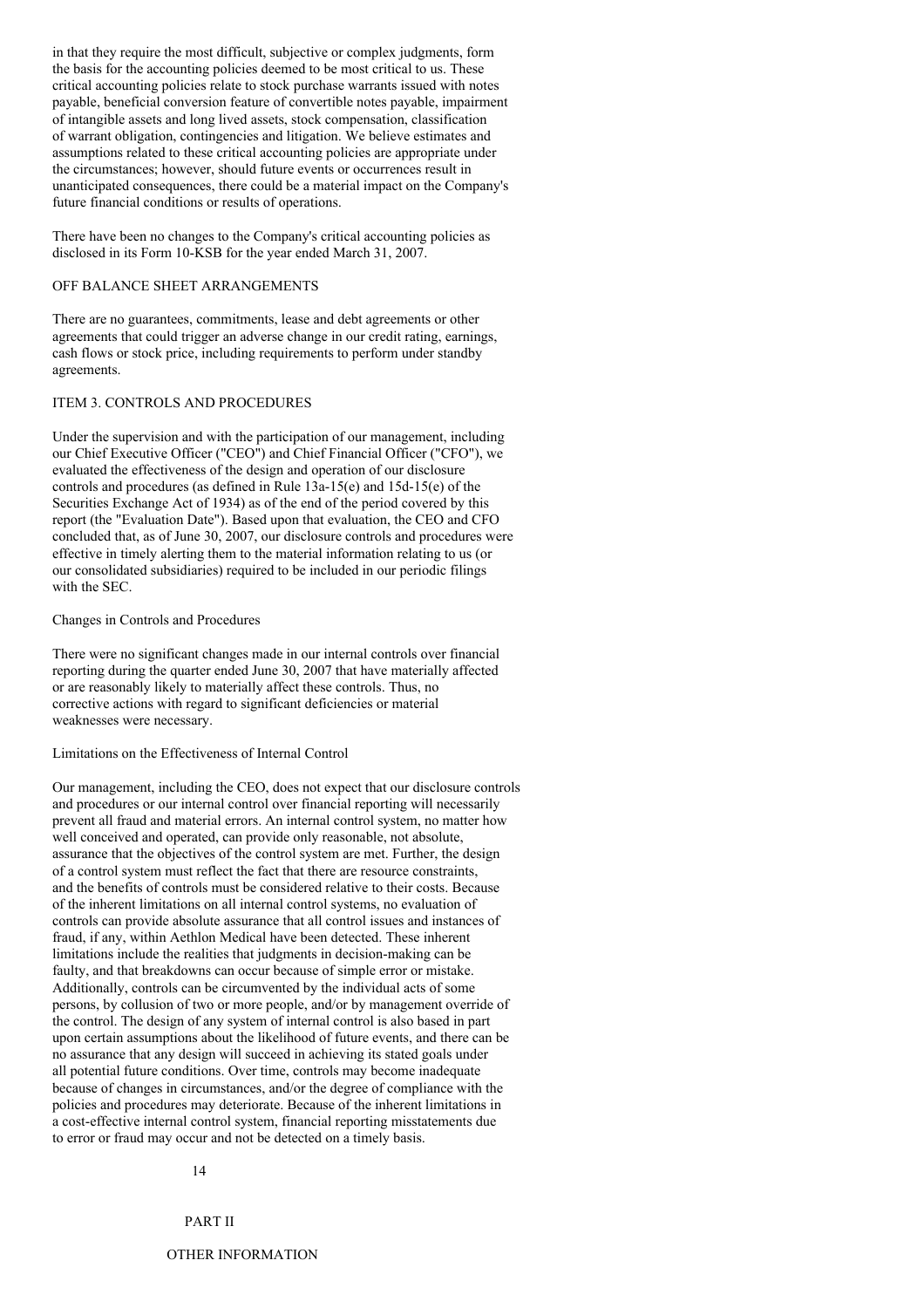#### ITEM 1. LEGAL PROCEEDINGS

None

#### ITEM 2. UNREGISTERED SALES OF EQUITY SECURITIES AND USE OF PROCEEDS

In June 2007, the Company issued 41,999 shares of restricted common stock at between \$0.30 and \$0.74 per share in payment for investor relations services to the Company valued at \$20,000 based on the value of the services. The shares were issued without registration under the Securities Act in reliance upon the exemption from registration set forth in Section 4(2).

In April 2007, the Company issued 30,617 shares of restricted common stock as the result of a cashless exercise of 80,000 warrants held by a former noteholder. The shares were issued without registration under the Securities Act in reliance upon the exemption from registration set forth in Section 4(2).

On July 13, 2007 the Company entered into a twelve-month 12% Convertible Note ("Note") for \$60,000 with an individual accredited investor. The Note accrues interest at 12%, payable at maturity and is convertible into the Company's Common Stock at a fixed conversion price of \$0.50 per share.

ITEM 3. DEFAULTS UPON SENIOR SECURITIES

As of the date of this report, various promissory and convertible notes payable in the aggregate principal amount of \$502,500 have reached maturity and are in default. The Company is currently seeking other alternative arrangements with the holders of these obligations.

ITEM 4. SUBMISSION OF MATTERS TO A VOTE OF SECURITY HOLDERS

None

### ITEM 5. OTHER INFORMATION

None

ITEM 6. EXHIBITS

The following documents are filed as part of this report:

- 10.1 10% Convertible Promissory Note dated July 13, 2007, between the Company and the Phillip A Ward Trust.
- 31.1 Certification of our Chief Executive Officer and President, pursuant to Securities Exchange Act rules 13a-14(a) and 15d-14(a) as adopted pursuant to Section 302 of the Sarbanes Oxley Act of 2002.
- 31.2 Certification of our Chief Financial Officer and Chief Accounting Officer, pursuant to Securities Exchange Act rules 13a-14(a) and 15d-14(a) as adopted pursuant to Section 302 of the Sarbanes Oxley Act of 2002.
- 32.1 Statement of our Chief Executive Officer under Section 906 of the Sarbanes-Oxley Act of 2002 (18 U.S.C. Section 1350)
- 32.2 Statement of our Chief Financial Officer and Chief Accounting Officer under Section 906 of the Sarbanes-Oxley Act of 2002 (18 U.S.C. Section 1350)

15

#### SIGNATURES

In accordance with the requirements of the Exchange Act, the registrant caused this report to be signed on its behalf by the undersigned, thereunto duly authorized.

## AETHLON MEDICAL, INC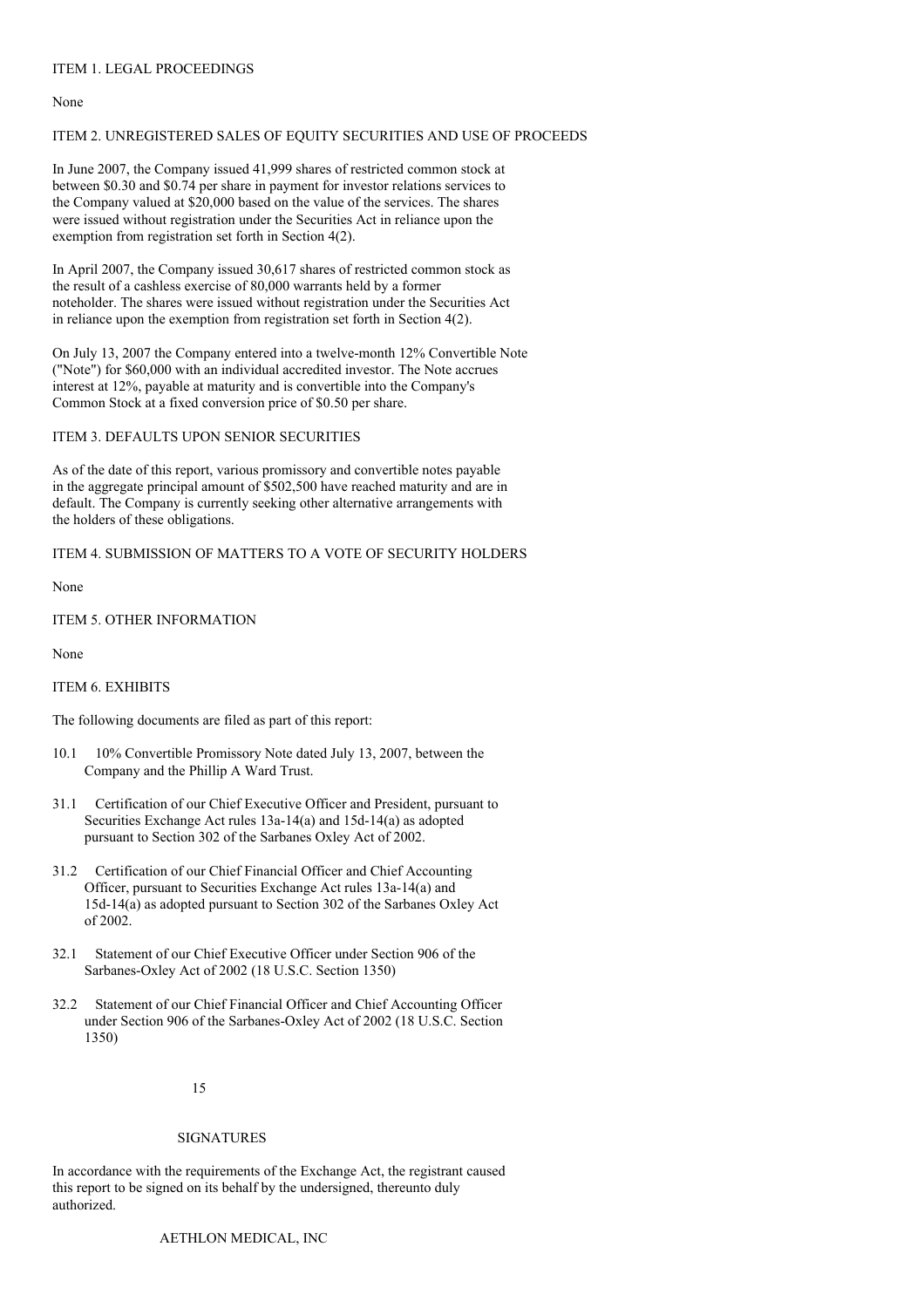Date: August 8, 2007

BY: /S/ JAMES A. JOYCE BY: /S/ JAMES W. DORST

--------------------------- --------------------------------- JAMES A. JOYCE JAMES W. DORST CHAIRMAN, PRESIDENT AND CHIEF FINANCIAL OFFICER AND CHIEF CHIEF EXECUTIVE OFFICER ACCOUNTING OFFICER

16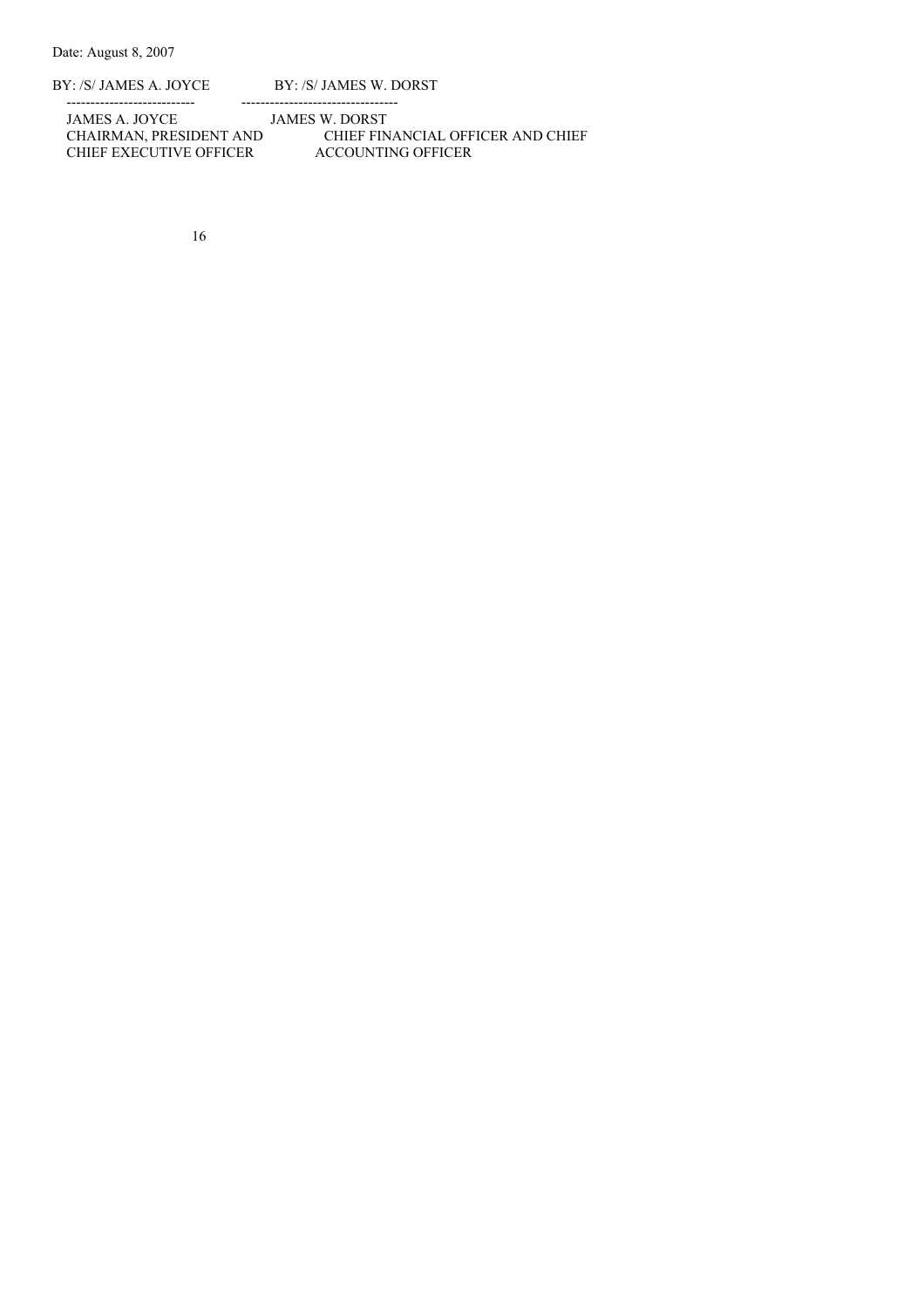## EXHIBIT 10.1

THIS NOTE AND THE SHARES OF COMMON STOCK ISSUABLE UPON CONVERSION OF THE NOTE HAVE NOT BEEN REGISTERED UNDER THE SECURITIES ACT OF 1933, AS AMENDED, OR ANY APPLICABLE STATE SECURITIES LAWS. NEITHER THE NOTE NOR SUCH SHARES OF COMMON STOCK MAY BE OFFERED FOR SALE, SOLD, TRANSFERRED, PLEDGED OR HYPOTHECATED WITHOUT AN EFFECTIVE REGISTRATION STATEMENT UNDER THE SECURITIES ACT AND UNDER ANY APPLICABLE STATE SECURITIES LAWS, OR AN OPINION OF COUNSEL, SATISFACTORY TO THE COMPANY, THAT AN EXEMPTION FROM SUCH REGISTRATION IS AVAILABLE.

> AETHLON MEDICAL, INC. 12% CONVERTIBLE NOTE \$60,000

FOR VALUE RECEIVED, Aethlon Medical, Inc., a Nevada corporation (the "Company"), promises to pay to Phillip A. Ward Trust (03/04/96), whose address is PO Box 3332, Rancho Santa Fe, California 92067, or registered assigns (the "Holder"), the sum of Sixty-Thousand Dollars (\$60,000) in lawful money of the United States of America on or before the Maturity Date as defined herein, with all Interest thereon as defined and specified herein.

Interest. This Note shall bear interest ("Interest") equal to twelve percent (12%) per annum on the unpaid principal balance, computed on a three hundred sixty (360)-day year, during the term of the Note. The Company shall pay all Interest on or before the Maturity Date. In no event shall the rate of Interest payable on this Note exceed the maximum rate of Interest permitted to be charged under applicable law.

Payments. All payments under this Note shall first be credited against the payment of accrued and unpaid Interest, if any, and the remainder shall be credited against principal. All payments due hereunder shall be payable in legal tender of the United States of America, and in same day funds delivered to Holder by cashier's check, certified check, bank wire transfer or any other means of guaranteed funds to the mailing address provided below, or at such other place as the Holder shall designate in writing for such purpose from time to time. If a payment under this Note otherwise would become due and payable on a Saturday, Sunday or legal holiday (any other day being a "Business Day"), the due date of the payment shall be extended to the next succeeding Business Day, and Interest, if any, shall be payable thereon during such extension.

Pre-Payments and Maturity Date. This Note shall be due and payable in full, including all accrued Interest thereon, on July 13, 2008 (the "Maturity Date"). At any time on or prior to the Maturity Date, the Company shall have the right to prepay this Note, in whole or in part, in cash or in Common Stock at the option of the Company, provided that on such prepayment date, the Company will pay in respect of the redeemed Note cash equal to the face amount plus accrued Interest on the Note (or portion thereof) redeemed. At any time after the Maturity Date, the Company shall have the right to repay this Note, in whole or in part, in cash or in Common Stock at the option of the Company. The Company may prepay this Note at any time after issuance without penalty. Conversion of Note

Conversion of Note/Conversion Price. This Note is convertible, at the option of the Holder, into shares of the Company's Common Stock (the "Common Stock") at any time after the Issue Date prior to the close of business on the Business Day prior to the Maturity Date at the rate of \$0.50 per share (the "Conversion Price"), subject to adjustment as hereinafter provided. No fractional shares will be issued. In lieu thereof, the Company will pay cash for fractional share amounts equal to the fair market value of the Common Stock as quoted as the closing bid price of the Common Stock on the date of conversion.

Adjustment Based Upon Stock Dividends, Combination of Shares or Recapitalization. The Conversion Price shall be adjusted in the event that the Company shall at any time (i) pay a stock dividend on the Common Stock; (ii) subdivide its outstanding Common Stock into a greater number of shares; (iii) combine its outstanding Common Stock into a smaller number of shares; (iv) issue by reclassification of its Common Stock any other special capital stock of the Company; or (v) distribute to all holders of Common Stock evidences of indebtedness or assets (excluding cash dividends) or rights to subscribe for Common Stock (other than those mentioned above). No adjustment of the Conversion Price will be required until cumulative adjustments amount to One Dollar (\$1.00)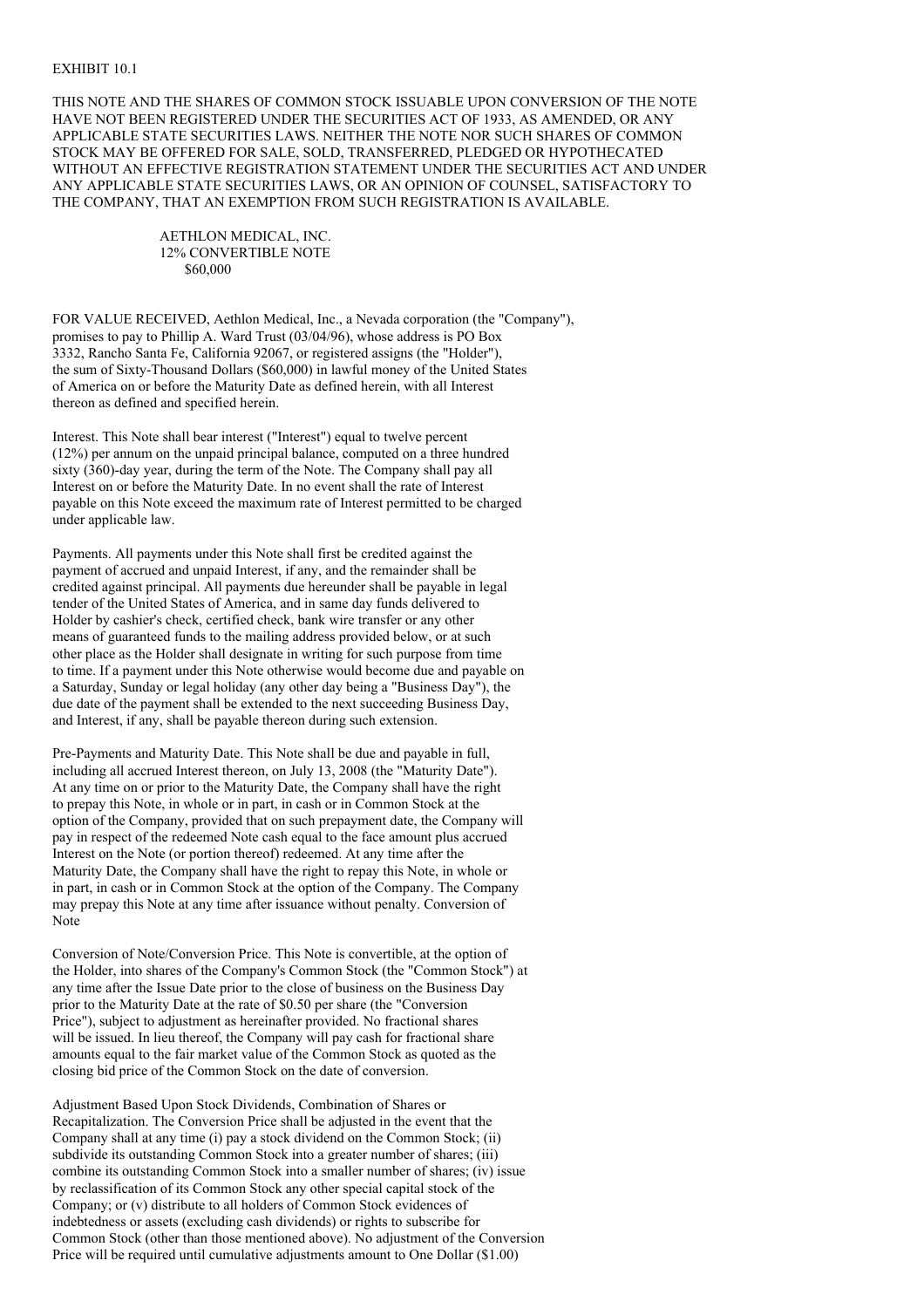per Note or more. Upon the occurrence of an event requiring adjustment of the Conversion Price, and thereafter, the Holder, upon surrender of this Note for conversion, shall be entitled to receive the number of shares of Common Stock or other capital stock of the Company that the Holder would have owned or have been entitled to receive after the happening of any of the events described above had this Note been converted immediately prior to the happening of such event.

1

Adjustment Based Upon Merger or Consolidation. In case of any consolidation or merger to which the Company is a party (other than a merger in which the Company is the surviving entity and which does not result in any reclassification of or change in the outstanding Common Stock of the Company), or in case of any sale or conveyance to another person, firm, or corporation of the property of the Company as an entirety or substantially as an entirety, the Holder shall have the right to convert this Note into the kind and amount of securities and property (including cash) receivable upon such consolidation, merger, sale or conveyance by the Holder of the number of shares of Common Stock into which such Note might have been converted immediately prior thereto.

#### Exercise of Conversion Privilege.

The Conversion Privilege provided for in this Note shall be exercisable by the Holder by written notice to the Company or its successor and the surrender of this Note in exchange for the number of shares (or other securities and property, including cash, in the event of an adjustment of the Conversion Price) into which this Note is convertible based upon the Conversion Price. The Holder's conversion right may be exercised at any time and from time to time but prior to payment in full of the principal amount of the accrued interest on this Note. Conversion rights will expire at the close of business on the Business Day prior to the Maturity Date or redemption date of this Note.

The Holder may exercise the right to convert all or any portion of the principal amount and accrued Interest on this Note by delivery of (i) this Note and (ii) a completed Conversion Notice in the form attached as Exhibit C on a Business Day to the Company's principal executive offices. Such conversion shall be deemed to have been made immediately prior to the close of business on the Business Day of such delivery a conversion notice (the "Conversion Date"), and the Holder shall be treated for all purposes as the record holder of the shares of Common Stock into which this Note is converted as of such date.

Upon conversion of the entire principal amount and accrued Interest of this Note and the delivery of shares of Common Stock upon conversion of this Note, except as otherwise provided in Paragraph 20, "Representations and Warranties to Survive Closing," the Company shall be forever released from all of its obligations and liabilities under this Note.

Corporate Status of Common Stock to be Issued. All Common Stock (or other securities in the event of an adjustment of the Conversion Price) which may be issued upon the conversion of this Note shall, upon issuance, be fully paid and nonassessable.

Issuance of Certificate. Upon the conversion of this Note, the Company shall, within five (5) Business Days of such conversion, issue to the Holder a certificate or certificates representing the number of shares of the Common Stock (or other securities in the event of an adjustment of the Conversion Price) to which the conversion relates.

Status of Holder of Note. This Note shall not entitle the Holder to any voting rights or other rights as a shareholder of the Company or to any rights whatsoever except the rights herein expressed, and no dividends shall be payable or accrue in respect of this Note or the securities issuable upon the conversion hereof unless and until this Note shall be converted. Upon the conversion of this Note, the Holder shall, to the extent permitted by law, be deemed to be the holder of record of the shares of Common Stock issuable upon such conversion, notwithstanding that the stock transfer books of the Company shall then be closed or that the certificates representing such shares of Common Stock shall not then be actually delivered.

Reserve of Shares of Common Stock. The Company shall reserve out of its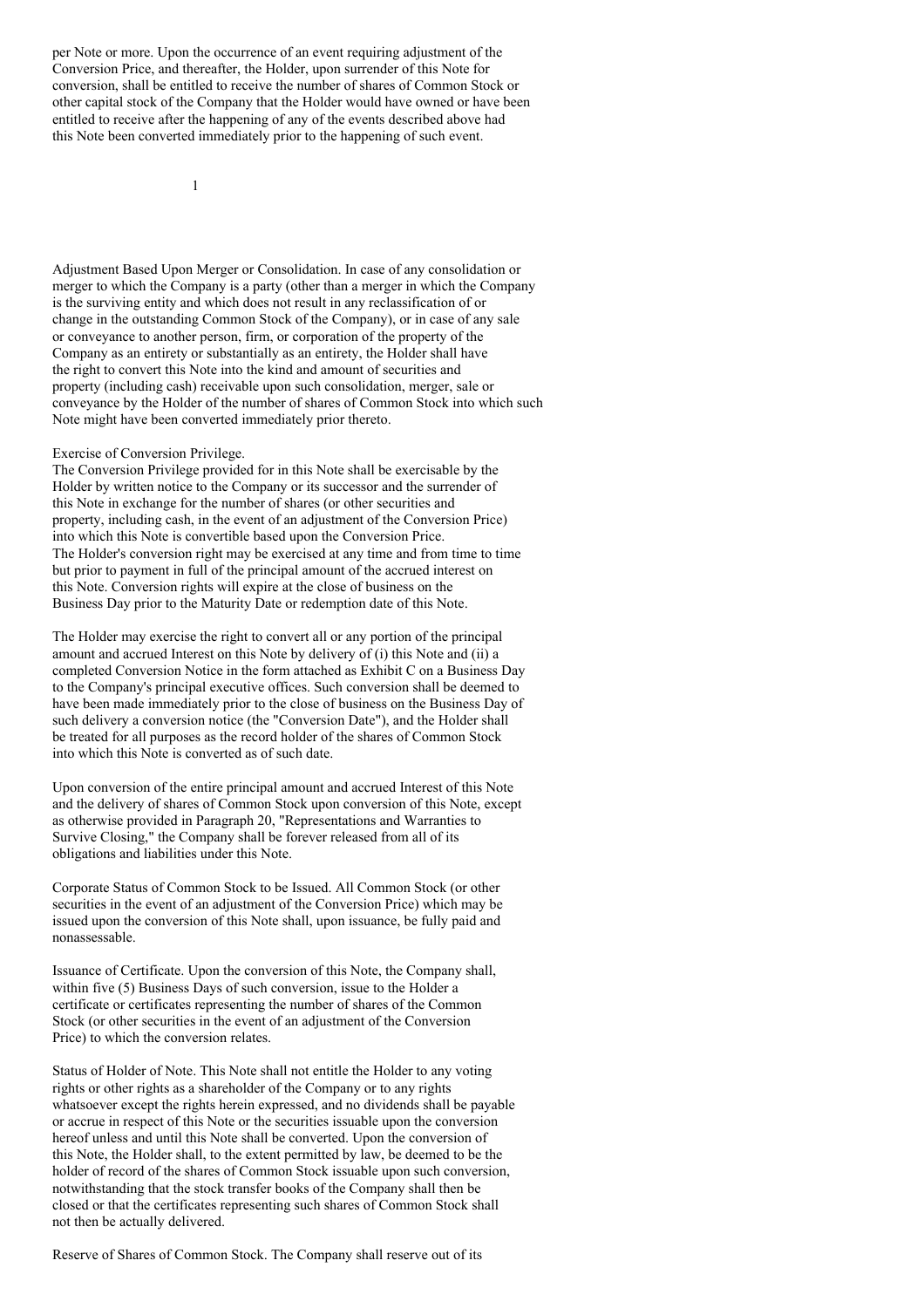authorized shares of Common Stock, and other securities in the event of an adjustment of the Conversion Price, a number of shares sufficient to enable it to comply with its obligation to issue shares of Common Stock, and other securities in the event of an adjustment of the Conversion Price, upon the conversion of this Note.

Transfer Restrictions; Exemption from Registration.

The Holder agrees that (i) this Note and the shares of Common Stock issuable upon conversion have not been registered under the Act and may not be sold or transferred without registration under the Act or unless an exemption from such registration is available; (ii) the Holder has acquired this Note and will acquire the Common Stock for its own account for investment purposes only and not with a view toward resale or distribution; and (iii) if a registration statement that includes the Common Stock is not effective at the time Common Stock is issued to Holder upon conversion under this Note, and the Common Stock is not exempt from registration under Rule 144, then the Common Stock shall be inscribed with the following legend:

2

THE SECURITIES REPRESENTED BY THIS CERTIFICATE HAVE NOT BEEN REGISTERED UNDER THE SECURITIES ACT OF 1933, AS AMENDED, OR APPLICABLE STATE SECURITIES LAWS. THE SECURITIES HAVE BEEN ACQUIRED FOR INVESTMENT AND MAY NOT BE OFFERED FOR SALE, SOLD, TRANSFERRED OR ASSIGNED IN THE ABSENCE OF AN EFFECTIVE REGISTRATION STATEMENT FOR THE SECURITIES UNDER THE SECURITIES ACT OF 1933, AS AMENDED, OR APPLICABLE STATE SECURITIES LAWS, OR AN OPINION OF HOLDER'S COUNSEL, IN A CUSTOMARY FORM, THAT REGISTRATION IS NOT REQUIRED UNDER SAID ACT OR APPLICABLE STATE SECURITIES LAWS OR UNLESS SOLD PURSUANT TO RULE 144 UNDER SAID ACT.

If an opinion of counsel of Holder provides that registration is not required for the proposed conversion or transfer of this Note or the proposed transfer of the shares of Common Stock issuable upon conversion and that the proposed conversion or transfer in the absence of registration would require the Company to take any action including executing and filing forms or other documents with the Securities and Exchange Commission (the "SEC") or any state securities agency, or delivering to the Holder any form or document in order to establish the right of the Holder to effectuate the proposed conversion or transfer, the Company agrees promptly, at its expense, to take any such action; and provided, further, that the Company will reimburse the Holder in full for any expenses (including but not limited to the fees and disbursements of such counsel, but excluding brokers' commissions) incurred by the Holder or owner of shares of Common Stock on his, her or its behalf in connection with such conversion or transfer of the Note or transfer of the shares of Common Stock.

#### Piggy-Back Registration Rights

The Purchaser shall have certain "piggy-back" registration rights as follows:

If at any time after the issuance of the Registrable Securities, the Company shall file with the SEC a registration statement under the Act registering any shares of equity securities and which could also include for registration the Registrable Securities without additional undue expense in the reasonable discretion of the Company, the Company shall give written notice to Purchaser prior to such filing.

Within 20 calendar days after such notice from the Company, Purchaser shall give written notice to the Company whether or not Purchaser desires to have all of Purchaser's Registrable Securities included in the registration statement. If any Purchaser fails to give such notice within such period, Purchaser shall not have the right to have Purchaser's Registrable Securities registered pursuant to such registration statement. If Purchaser gives such notice, then the Company shall include Purchaser's Registrable Securities in the registration statement, at Company's sole cost and expense, subject to the remaining terms of this Section 5.

If the registration statement relates to an underwritten offering, and the underwriter shall determine in writing that the total number of shares of equity securities to be included in the offering, including the Registrable Securities, shall exceed the amount which the underwriter deems to be appropriate for the offering, the number of shares of the Registrable Securities shall be reduced in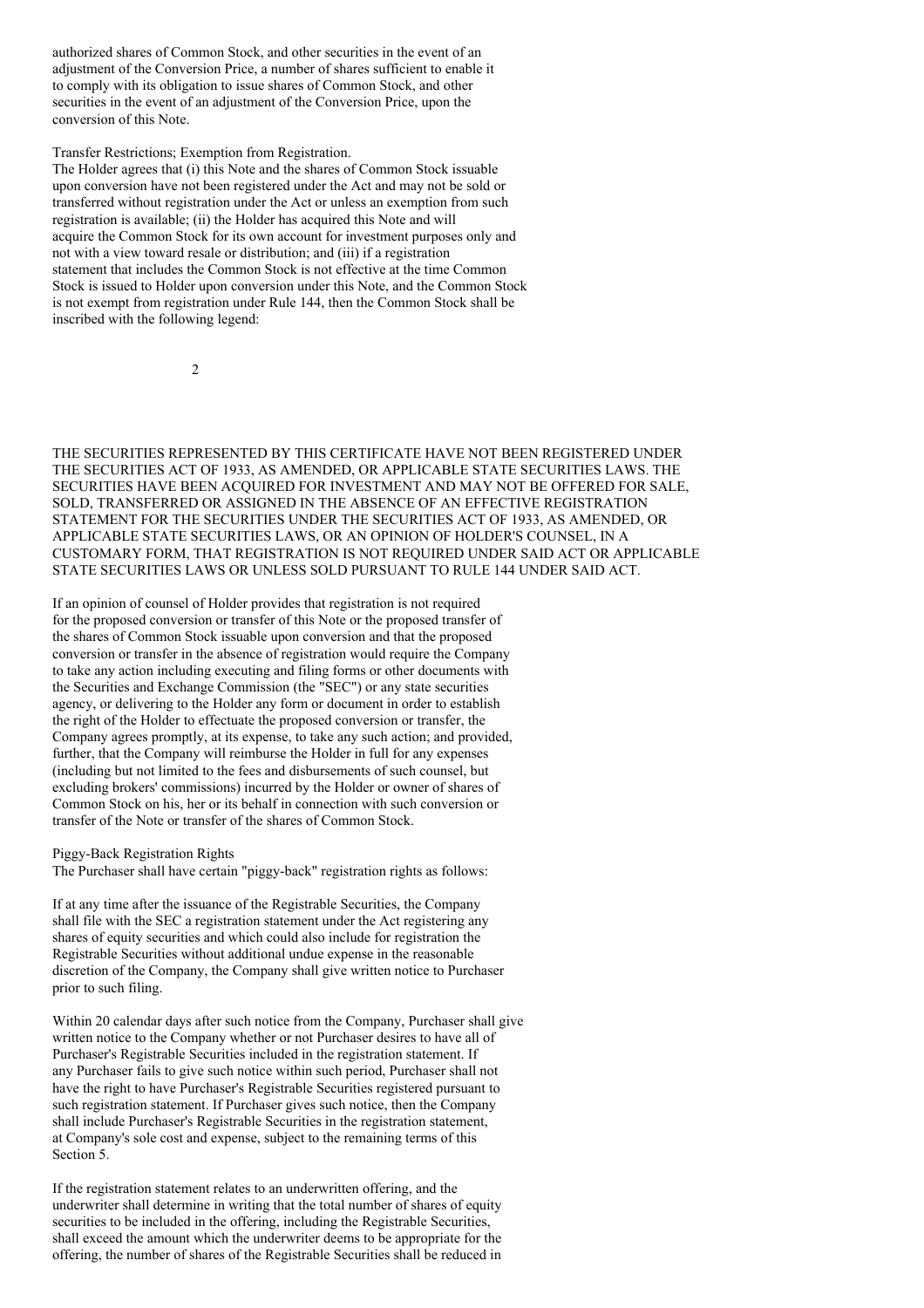the same proportion as the remainder of the shares in the offering and Purchaser's Registrable Securities included in such registration statement will be reduced proportionately. For this purpose, if other securities in the registration statement are derivative securities, their underlying shares shall be included in the computation. Purchaser shall enter into such agreements as may be reasonably required by the underwriters and Purchaser shall pay the underwriters commissions relating to the sale of its Registrable Securities.

The Purchaser shall have an unlimited number of opportunities to have the Registrable Securities registered under this Section 8 provided that the Company shall not be required to register any Registrable Security or keep any Registration Statement effective beyond such period required under Section 8 of this Agreement.

The Purchaser shall furnish in writing to the Company such information as the Company shall reasonably require in connection with a registration statement. Rule 144.

If the Company (a) has or registers a class of securities under Section 12 of the Securities Exchange Act of 1934, as amended (the "Exchange Act") or (b) has or commences to file reports under Section 13 or 15(d) of the Exchange Act, then, at the request of any Holder who proposes to sell securities in compliance with Rule 144 of the SEC, the Company will (i) forthwith furnish to such holder a written statement of compliance with the filing requirements of the SEC as set forth in Rule 144, as such rules may be amended from time to time and (ii) make available to the public and such Holder such information and take such other action as is requested by the Holder to enable the Holder to make sales pursuant to Rule 144.

|    | I       |
|----|---------|
| ۰. | ۰,<br>I |
|    |         |

Default. The Company shall perform its obligations and covenants hereunder and in each and every other agreement between the Company and Holder pertaining to the Indebtedness evidenced hereby. The following provisions shall apply upon failure of the Company so to perform.

Event of Default. Any of the following events shall constitute an "Event of Default" hereunder: Failure by the Company to pay principal of any of the Notes when due and payable on the Maturity Date; Failure of the Company to pay Interest when due hereunder, which failure continues for a period of thirty (30) days after the due date of the amount involved; or

The entry of an order for relief under Federal Bankruptcy Code as to the Company or entry of any order appointing a receiver or trustee for the Company or approving a petition in reorganization or other similar relief under bankruptcy or similar laws in the United States of America or any other competent jurisdiction, and if such order, if involuntary, is not satisfied or withdrawn within sixty (60) days after entry thereof; or the filing of a petition by the Company seeking any of the foregoing, or consenting thereto; or the filing of a petition to take advantage of any debtor's act; or making a general assignment for the benefit of creditors; or admitting in writing inability to pay debts as they mature.

Acceleration. Upon any Event of Default (in addition to any other rights or remedies provided for under this Note), at the option of the Holder, all sums evidenced hereby, including all principal, Interest, fees and all other amounts due hereunder, shall become immediately due and payable.

Notice by Company. Upon the happening of any Event of Default specified in this paragraph that is not cured within the respective periods prescribed above, the Company will give prompt written notice thereof to the Holder of this Note. No Waiver. Failure of the Holder to exercise any option hereunder shall not constitute a waiver of the right to exercise the same in the event of any subsequent Event of Default, or in the event of continuance of any existing Event of Default after demand or performance thereof.

Default Interest. Default Interest will accrue on an unpaid principal or Interest due hereunder at the rate of fifteen percent (15%) per annum upon the occurrence of any Event of Default until the Event of Default is cured. Pursuit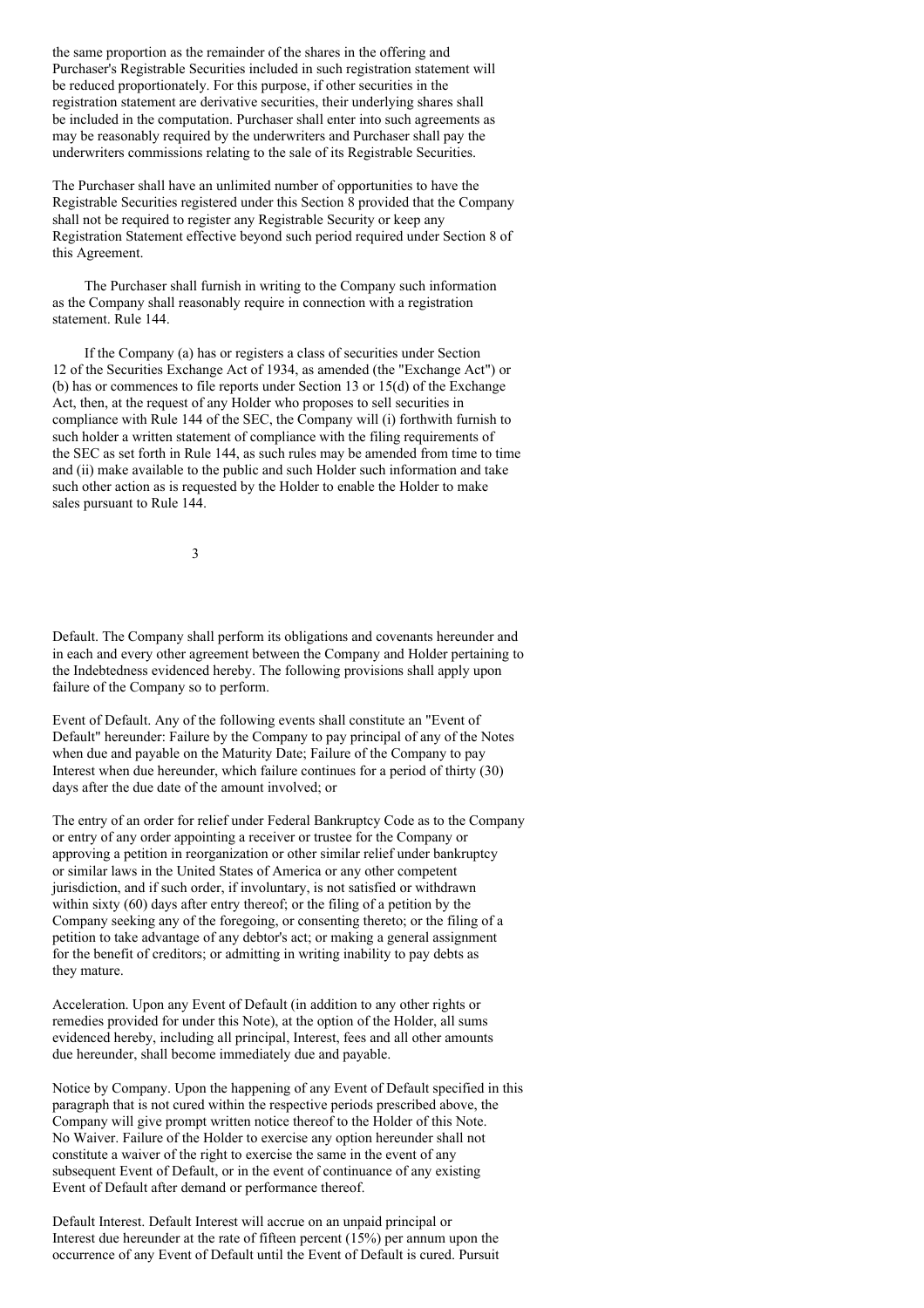of any Remedy. Holder may not pursue any remedy under the Note unless (i) the Company shall have received written notice of a continuing Event of Default from the Holder and (ii) the Company shall have received a request from Holder to pursue such remedy.

Assignment, Transfer or Loss of the Note.

No Holder of this Note may assign, transfer, hypothecate or sell all or any part of this Note or in any way alienate or encumber the Note without the express written consent of the Company, the granting or denial of which shall be within the absolute discretion of the Company. Any attempt to effect such transfer without the consent of the Company shall be null and void. The Company has not registered this Note under the Act or the applicable securities laws of any state in reliance on exemptions from registration. Such exemptions depend upon the investment intent of the Holder at the time he acquires his Note. The Holder is acquiring this Note for his own account for investment purposes only and not with a view toward distribution or resale of such Note within the meaning of the Act and the applicable securities laws of any state. The Company shall be under no duty to register the Note or to comply with an exemption in connection with the sale, transfer or other disposition under the applicable laws and regulations of the Act or the applicable securities laws of any state. The Company may require the Holder to provide, at his expense, an opinion of counsel satisfactory to the Company to the effect that any proposed transfer or other assignment of the Note will not result in a violation of the applicable federal or state securities laws or any other applicable federal or state laws or regulations. All expenses, including reasonable legal fees incurred by the Company in connection with any permitted transfer, assignment or pledge of this Note will be paid by the Holder requesting such transfer, assignment or pledge.

Upon receipt of evidence reasonably satisfactory to the Company of the loss, theft, destruction or mutilation of any Note and, in the case of any such loss, theft or destruction of any Note, upon delivery of an indemnity bond in such reasonable amount as the Company may determine (or, in the case of any Note held by the original Noteholder, of an indemnity agreement reasonably satisfactory to the Company), or, in the case of any such mutilation, upon the surrender of such Note to the Company at is principal office for cancellation, the Company at its expense will execute and deliver, in lieu thereof, a new Note of like tenor, dated the date to which interest hereunder shall have been paid on such lost, stolen, destroyed or mutilated Note.

4

Notices. All notices provided for herein shall be validly given if in writing and delivered personally or sent by certified mail, postage prepaid, to the office of the Company or such other address as the Company may from time to time designate in writing sent by certified mail, postage prepaid, to the Holder at his address set forth below or such other address as the Holder may from time to time designate in writing to the Company by certified mail, postage prepaid.

Usury. All Interest, Default Interest, fees, charges, goods, things in action or any other sums or things of value, or other contractual obligations (collectively, the "Additional Sums") paid by the Company hereunder, whether pursuant to this Note or otherwise, with respect to the Indebtedness evidenced hereby, or any other document or instrument in any way pertaining to the Indebtedness, which, under the laws of the State of California may be deemed to be Interest with respect to such loan or Indebtedness, shall, for the purpose of any laws of the State of California, which may limit the maximum amount of Interest to be charged with respect to such loan or Indebtedness, be payable by the Company as, and shall be deemed to be, Interest and for such purposes only, the agreed upon and contracted rate of Interest shall be deemed to be increased by the Additional Sums. Notwithstanding any provision of this Note to the contrary, the total liability for payments in the nature of Interest under this Note shall not exceed the limits imposed by applicable law. The Company shall not assert a claim, and shall actively resist any attempts to compel it to assert a claim, respecting a benefit under any present or future usury laws against any Holder of this Note.

Binding Effect. This Note shall be binding upon the parties hereto and their respective heirs, executors, administrators, representatives, successors and permitted assigns.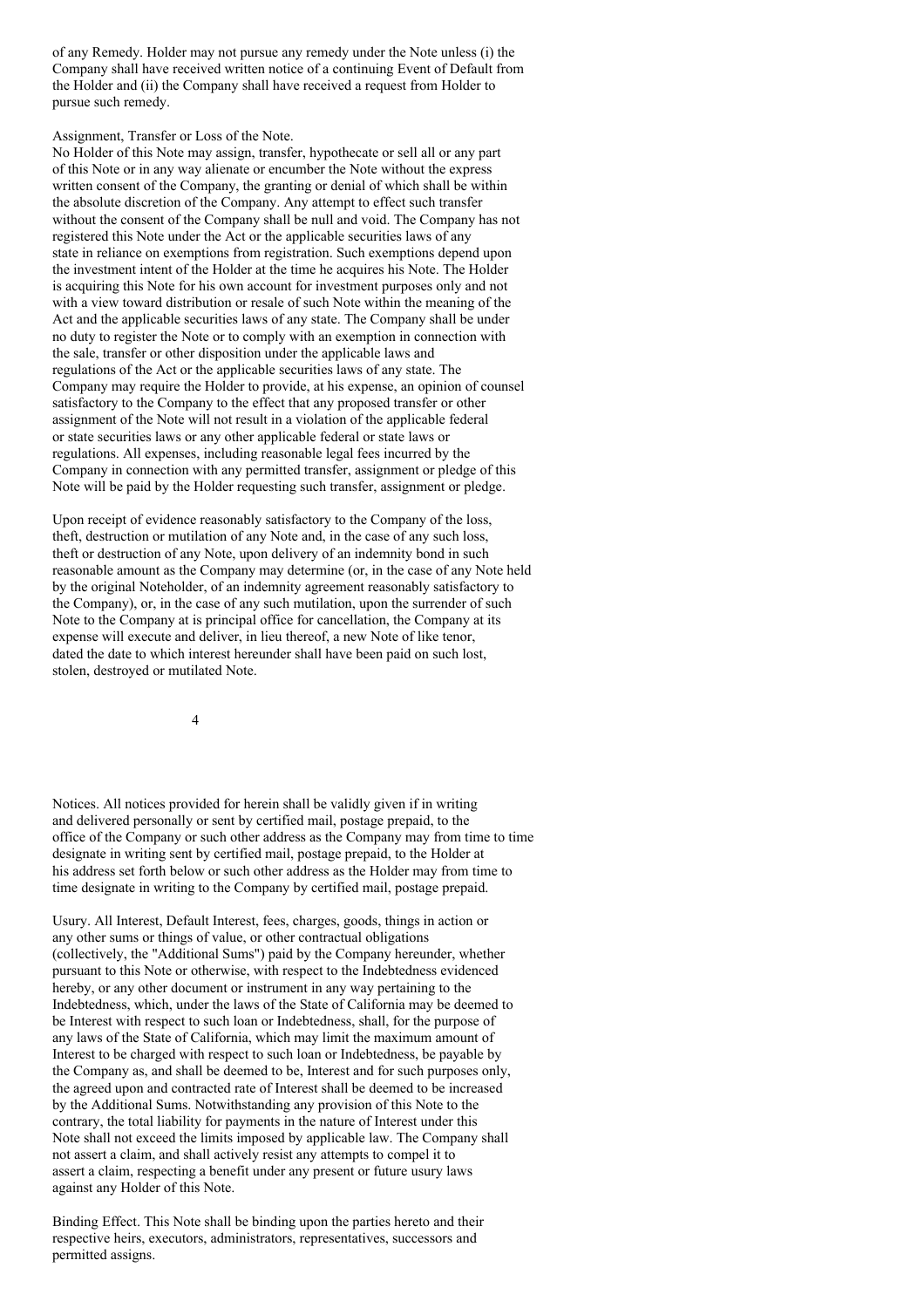Collection Fees. Except as otherwise provided herein, the Company shall pay all costs of collection, including reasonable attorneys' fees and all costs of suit and preparation for such suit (and whether at trial or appellate level), in the event the unpaid principal amount of this Note, or any payment of Interest is not paid when due, or in the event Holder is made party to any litigation because of the existence of the Indebtedness evidenced by this Note, or if at any time Holder should incur any attorneys' fees in any proceeding under the Federal Bankruptcy Code (or other similar laws for the protection of debtors generally) in order to collect any Indebtedness hereunder or to preserve, protect or realize upon any security for, or guarantee or surety of, such Indebtedness whether suit be brought or not, and whether through courts of original jurisdiction, as well as in courts of appellate jurisdiction, or through a bankruptcy court or other legal proceedings.

Construction. This Note shall be governed as to its validity, interpretation, construction, effect and in all other respects by and in accordance with the laws and interpretations thereof of the State of California. Unless the context otherwise requires, the use of terms in singular and masculine form shall include in all instances singular and plural number and masculine, feminine and neuter gender.

Severability. In the event any one or more of the provisions contained in this Note or any future amendment hereto shall for any reason be held to be invalid, illegal or unenforceable in any respect, such invalidity, illegality or unenforceability shall not affect any other provision of this Note or such other agreement, and in lieu of each such invalid, illegal or unenforceable provision there shall be added automatically as a part of this Note a provision as similar in terms to such invalid, illegal or unenforceable provision as may be possible and be valid, legal and enforceable.

Entire Agreement. This Note Agreement represents the entire agreement and understanding between the parties concerning the subject matter hereof and supersede all prior and contemporaneous agreements, understandings, representations and warranties with respect thereto.

Governing Law; Jurisdiction; Jury Trial. The corporate laws of the State of Nevada shall govern all issues concerning the relative rights of the Company and its shareholders. All other questions concerning the construction, validity, enforcement and interpretation of this Note shall be governed by the internal laws of the State of California, without giving effect to any choice of law or conflict of law provision or rule (whether of the State of California or any other jurisdictions) that would cause the application of the laws of any jurisdictions other than the State of California. Each party hereby irrevocably submits to the exclusive jurisdiction of the state and federal courts sitting in the City of San Diego for the adjudication of any dispute hereunder or in connection herewith or therewith, or with any transaction contemplated hereby or discussed herein, or in any manner arising in connection with or related to the transactions contemplated hereby or involving the parties hereto whether at law or equity and under any contract, tort or any other claim whatsoever and hereby irrevocably waives, and agrees not to assert in any suit, action or proceeding, any claim that it is not personally subject to the jurisdiction of any such court, that such suit, action or proceeding is brought in an inconvenient forum or that the venue of such suit, action or proceeding is improper. Each party hereby irrevocably waives personal service of process and consents to process

5

being served in any such suit, action or proceeding by mailing or faxing a copy thereof to such party at the address for such notices as listed in this Note and agrees that such service shall constitute good and sufficient service of process and notice thereof. Nothing contained herein shall be deemed to limit in any way any right to serve process in any manner permitted by law. EACH PARTY HEREBY IRREVOCABLY WAIVES ANY RIGHT IT MAY HAVE, AND AGREES NOT TO REQUEST, A JURY TRIAL FOR THE ADJUDICATION OF ANY DISPUTE HEREUNDER OR IN CONNECTION HEREWITH OR ARISING OUT OF THIS NOTE OR ANY TRANSACTION CONTEMPLATED HEREBY.

Representations and Warranties to Survive Closing. All representations, warranties and covenants contained herein shall survive the execution and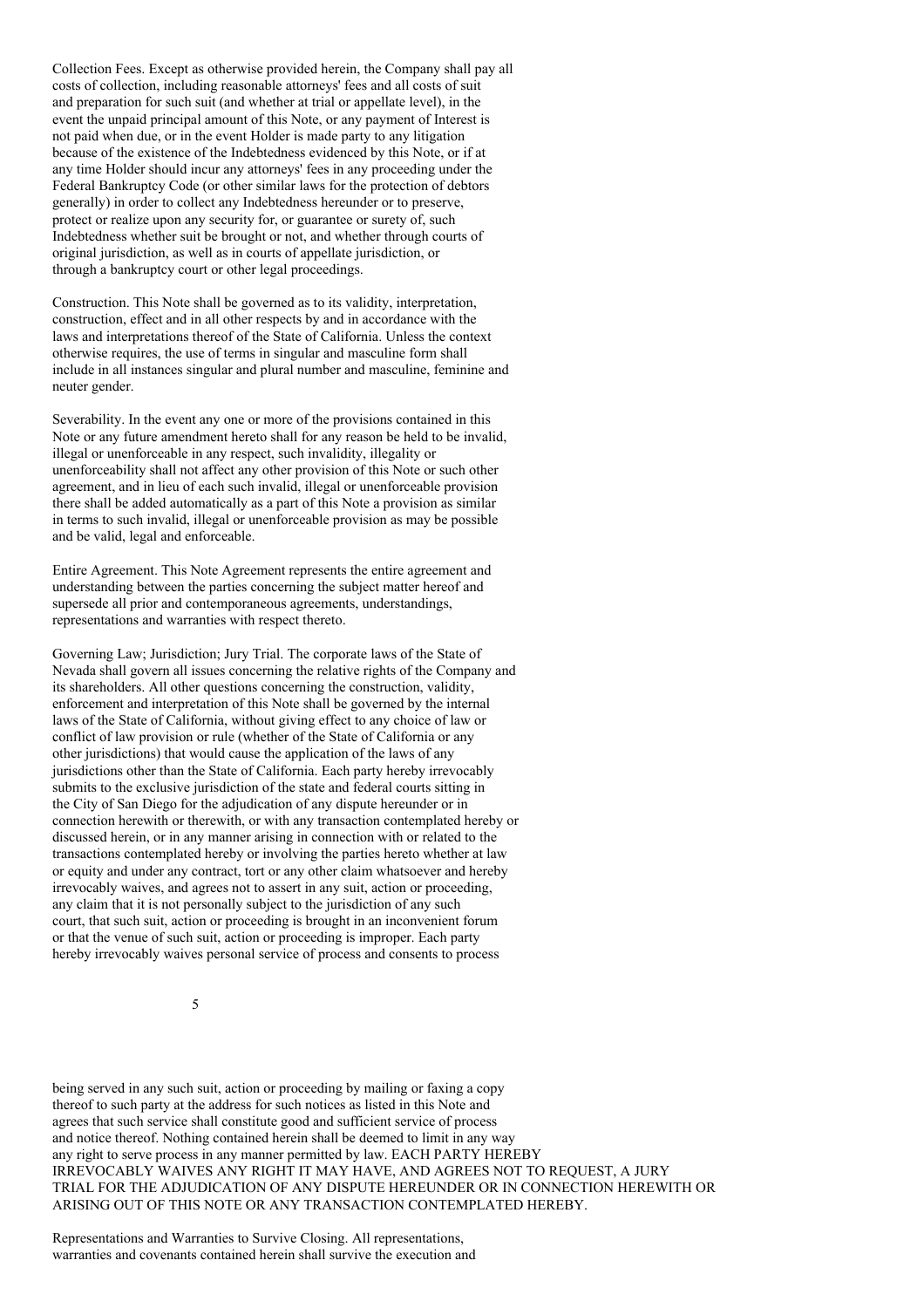delivery of this Note and the issuance of any Conversion Shares upon the conversion hereof.

Headings. The headings used in this Note are used for convenience only and are not to be considered in construing or interpreting this Note.

### Definitions.

"Affiliate" of any specified Person means any other Person directly or indirectly controlling or controlled by or under direct or indirect common control with such specified Person. For the purposes of this definition, "control" when used with respect to any specified Person means the power to direct the management and policies of such Person directly or indirectly, whether through the ownership of Voting Stock, by contract or otherwise; and the terms "controlling" and "controlled" have meanings correlative to the foregoing.

"Board of Directors" means, with respect to any Person, the Board of Directors of such Person or any committee of the Board of Directors of such Person duly authorized to act on behalf of the Board of Directors of such Person.

"Capital Stock" means, with respect to any Person, any and all shares, interests, equity participations or other equivalents (however designated) of corporate stock or partnership interests and any and all warrants, options and rights with respect thereto (whether or not currently exercisable), including each class of common stock and preferred stock of such Person.

"GAAP" means generally accepted accounting principles as in effect in the United States of America as of the Issue Date.

"Holder" means a Person in whose name a Note is registered on the Company's books.

"Indebtedness" means, without duplication, with respect to any Person, (a) all obligations of such Person (i) in respect of borrowed money (whether or not the recourse of the lender is to the whole of the assets of such person or only to a portion thereof); (ii) evidenced by bonds, notes, debentures or similar instruments; (iii) representing the balance deferred and unpaid of the purchase price of any property or services (other than accounts payable or other obligations arising in the ordinary course of business); (iv) evidenced by bankers' acceptances or similar instruments issued or accepted by banks, (v) for the payment of money relating to a capitalized lease obligation under GAAP; or (vi) evidenced by a letter of credit or a reimbursement obligation of such Person with respect to any letter of credit; (b) all net obligations of such Person under interest rate swap obligations and foreign currency hedges; (c) all liabilities of others of the kind described in the preceding clauses (a) or (b) that such Person has guaranteed or that are otherwise its legal liability; (d) Indebtedness (as otherwise defined in this definition) of another Person secured by lien on any asset of such Person, whether or not such Indebtedness is assumed by such Person, the amount of such obligations being deemed to be the lesser of (1) the full amount of such obligations so secured, and (2) the fair market value of such asset, as determined in good faith by the Board of Directors of such Person, which determination shall be evidenced by a board resolution; and (e) any and all deferrals, renewals, extensions, refinancings and refundings (whether direct or indirect) of, or amendments, modifications or supplements to, any liability of the kind described in any of the preceding clauses (a), (b), (c), (d) or this clause (e), whether or not between or among the same parties.

"Issue Date" means the date on which the Note is originally issued.

"Maturity Date" means July 13, 2008.

"Person" means any individual, corporation, partnership, joint venture, trust, estate, unincorporated organization or government or any agency or political subdivision thereof. A "subsidiary" of any Person means (i) a corporation a majority of whose Voting Stock is at the time, directly or indirectly, owned by such Person, by one or more subsidiaries of such Person or by such Person and one or more subsidiaries of such Person, (ii) a partnership in which such Person or a subsidiary of such Person is, at the date of determination, a general or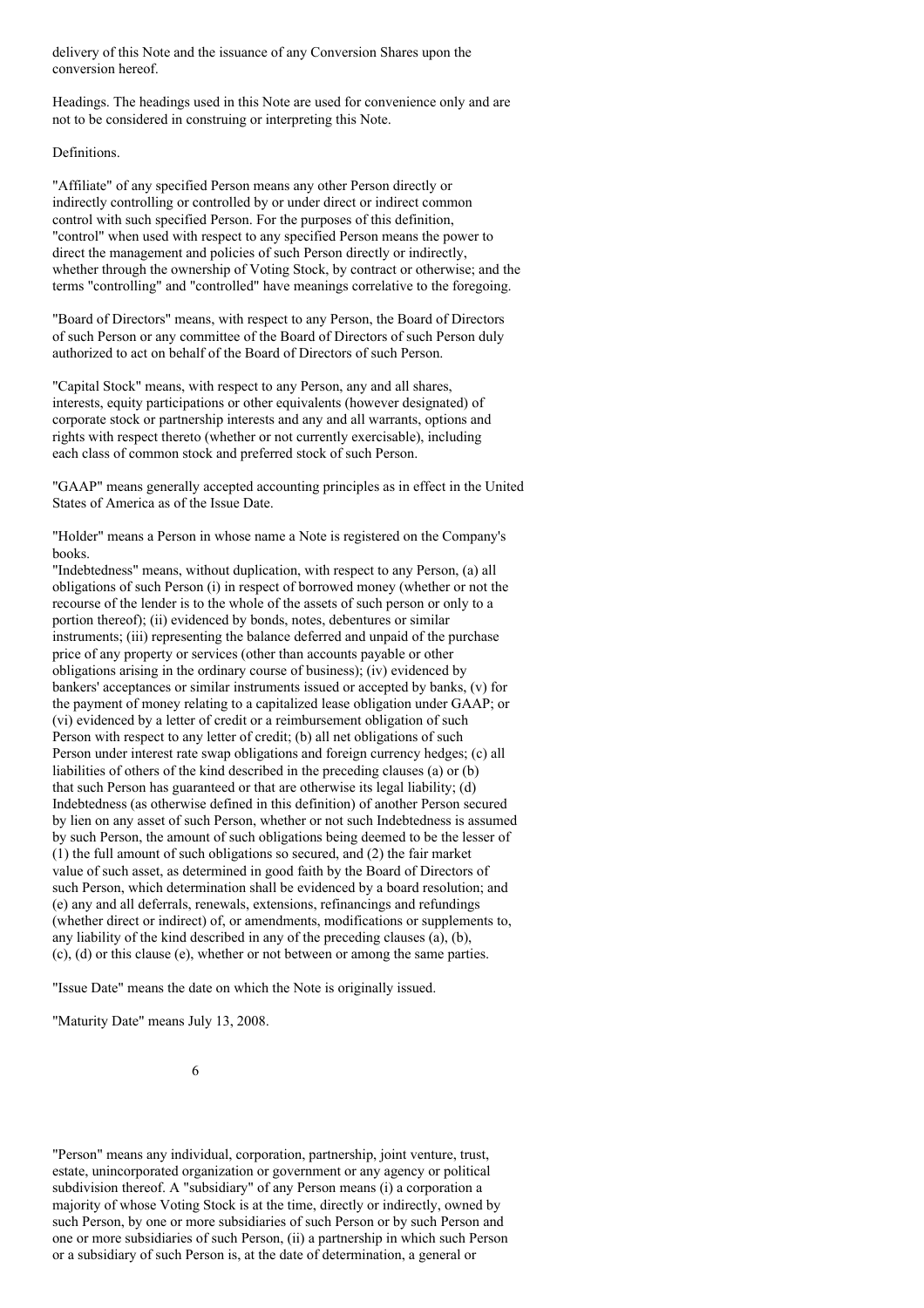limited partner of such partnership, but only if such Person or its subsidiary is entitled to receive more than fifty percent (50%) of the assets of such partnership upon its dissolution, or (iii) any other Person (other than a corporation or partnership) in which such Person, directly or indirectly, at the date of determination thereof, has (x) at least a majority ownership interest or (y) the power to elect or direct the election of a majority of directors or other governing body of such Person.

"Subsidiary" means any subsidiary of the Company.

"Voting Stock" means, with respect to any Person, securities of any class or classes of Capital Stock in such Person entitling the holders thereof, whether at all times or only so long as no senior class of stock has voting power by reason of any contingency to vote in the election of members of the Board of Directors or other governing body of such Person.

Miscellaneous. Except as otherwise provided herein, the Company waives demand, diligence, presentment for payment and protest, notice of extension, dishonor, maturity and protest. Time is of the essence with respect to the performance of each and every covenant, condition, term and provision hereof.

IN WITNESS WHEREOF, this Note has been issued on the thirteenth day of July 2007.

AETHLON MEDICAL, INC.

By: /s/ James W. Dorst

James W. Dorst Chief Financial Officer

---------------------------------------

7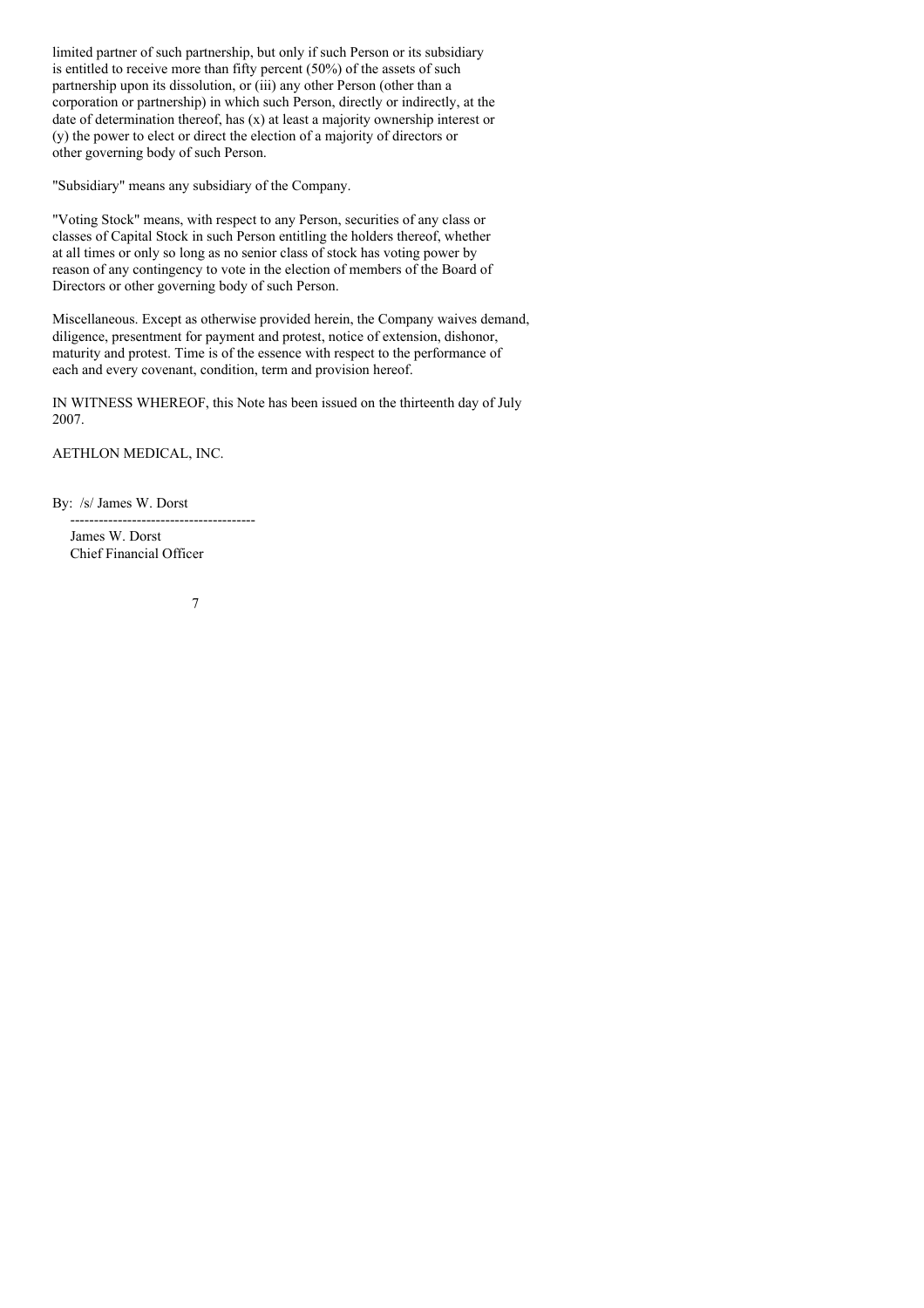#### EXHIBIT 31.1

#### **CERTIFICATION**

I, James Joyce, certify that:

1. I have reviewed this report on Form 10-QSB of Aethlon Medical, Inc.;

2. Based on my knowledge, this report does not contain any untrue statement of a material fact or omit to state a material fact necessary to make the statements made, in light of the circumstances under which such statements were made, not misleading with respect to the period covered by this report;

3. Based on my knowledge, the financial statements, and other financial information included in this report, fairly present in all material respects the financial condition, results of operations and cash flows of the registrant as of, and for, the periods presented in this report.

4. The registrant's other certifying officers and I are responsible for establishing and maintaining disclosure controls and procedures (as defined in Exchange Act Rules  $13a-15(e)$  and  $15d-15(e)$  for the registrant and have:

a) designed such disclosure controls and procedures, or caused such disclosure controls and procedures to be designed under our supervision, to ensure that material information relating to the registrant, including its consolidated subsidiaries, is made known to us by others within those entities, particularly during the period in which this report is being prepared;

b) evaluated the effectiveness of the registrant's disclosure controls and procedures and presented in this report our conclusions about the effectiveness of the disclosure controls and procedures, as of the end of the period covered by this report based on such evaluation; and

c) disclosed in this report any change in the registrant's internal control over financial reporting that occurred during the registrant's most recent fiscal quarter that has materially affected, or is reasonably likely to materially affect, the registrant's internal control over financial reporting; and

5. The registrant's other certifying officers and I have disclosed, based on our most recent evaluation of internal control over financial reporting, to the registrant's auditors and the audit committee of registrant's board of directors (or persons performing the equivalent functions):

a) all significant deficiencies and material weaknesses in the design or operation of internal control over financial reporting which are reasonably likely to adversely affect the registrant's ability to record, process, summarize and report financial information; and

b) any fraud, whether or not material, that involves management or other employees who have a significant role in the registrant's internal control over financial reporting.

Date: August 8, 2007

/s/ James A. Joyce -----------------------------------

James A. Joyce Chief Executive Officer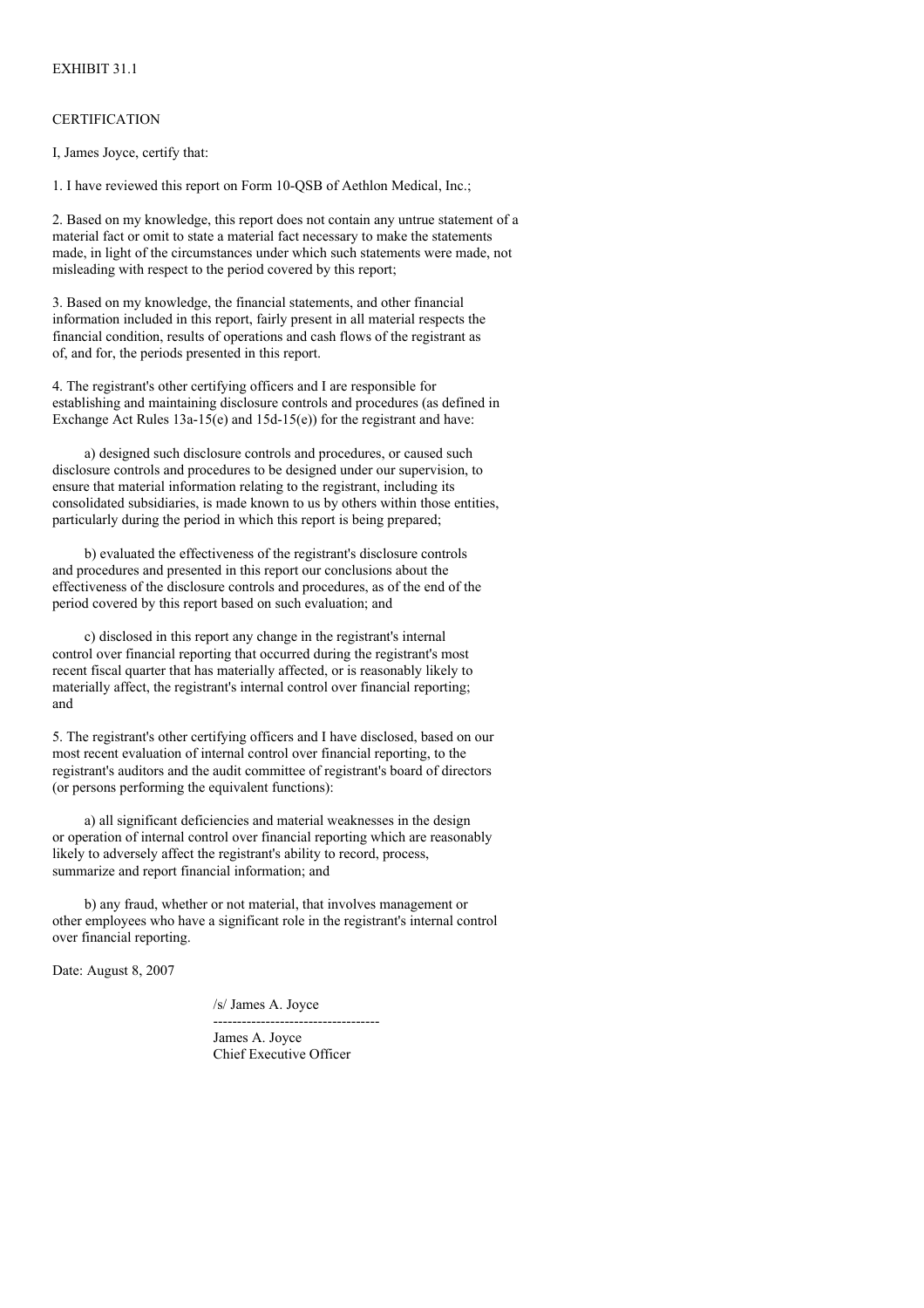#### EXHIBIT 31.2

#### **CERTIFICATION**

I, James W. Dorst, certify that:

1. I have reviewed this report on Form 10-QSB of Aethlon Medical, Inc.;

2. Based on my knowledge, this report does not contain any untrue statement of a material fact or omit to state a material fact necessary to make the statements made, in light of the circumstances under which such statements were made, not misleading with respect to the period covered by this report;

3. Based on my knowledge, the financial statements, and other financial information included in this report, fairly present in all material respects the financial condition, results of operations and cash flows of the registrant as of, and for, the periods presented in this report.

4. The registrant's other certifying officers and I are responsible for establishing and maintaining disclosure controls and procedures (as defined in Exchange Act Rules  $13a-15(e)$  and  $15d-15(e)$  for the registrant and have:

a) designed such disclosure controls and procedures, or caused such disclosure controls and procedures to be designed under our supervision, to ensure that material information relating to the registrant, including its consolidated subsidiaries, is made known to us by others within those entities, particularly during the period in which this report is being prepared;

b) evaluated the effectiveness of the registrant's disclosure controls and procedures and presented in this report our conclusions about the effectiveness of the disclosure controls and procedures, as of the end of the period covered by this report based on such evaluation; and

c) disclosed in this report any change in the registrant's internal control over financial reporting that occurred during the registrant's most recent fiscal quarter that has materially affected, or is reasonably likely to materially affect, the registrant's internal control over financial reporting; and;

5. The registrant's other certifying officers and I have disclosed, based on our most recent evaluation of internal control over financial reporting, to the registrant's auditors and the audit committee of registrant's board of directors (or persons performing the equivalent functions):

a) all significant deficiencies and material weaknesses in the design or operation of internal control over financial reporting which are reasonably likely to adversely affect the registrant's ability to record, process, summarize and report financial information; and

b) any fraud, whether or not material, that involves management or other employees who have a significant role in the registrant's internal control over financial reporting.

Date: August 8, 2007

/s/ James W. Dorst

----------------------------------- James W. Dorst Chief Financial Officer and Chief Accounting Officer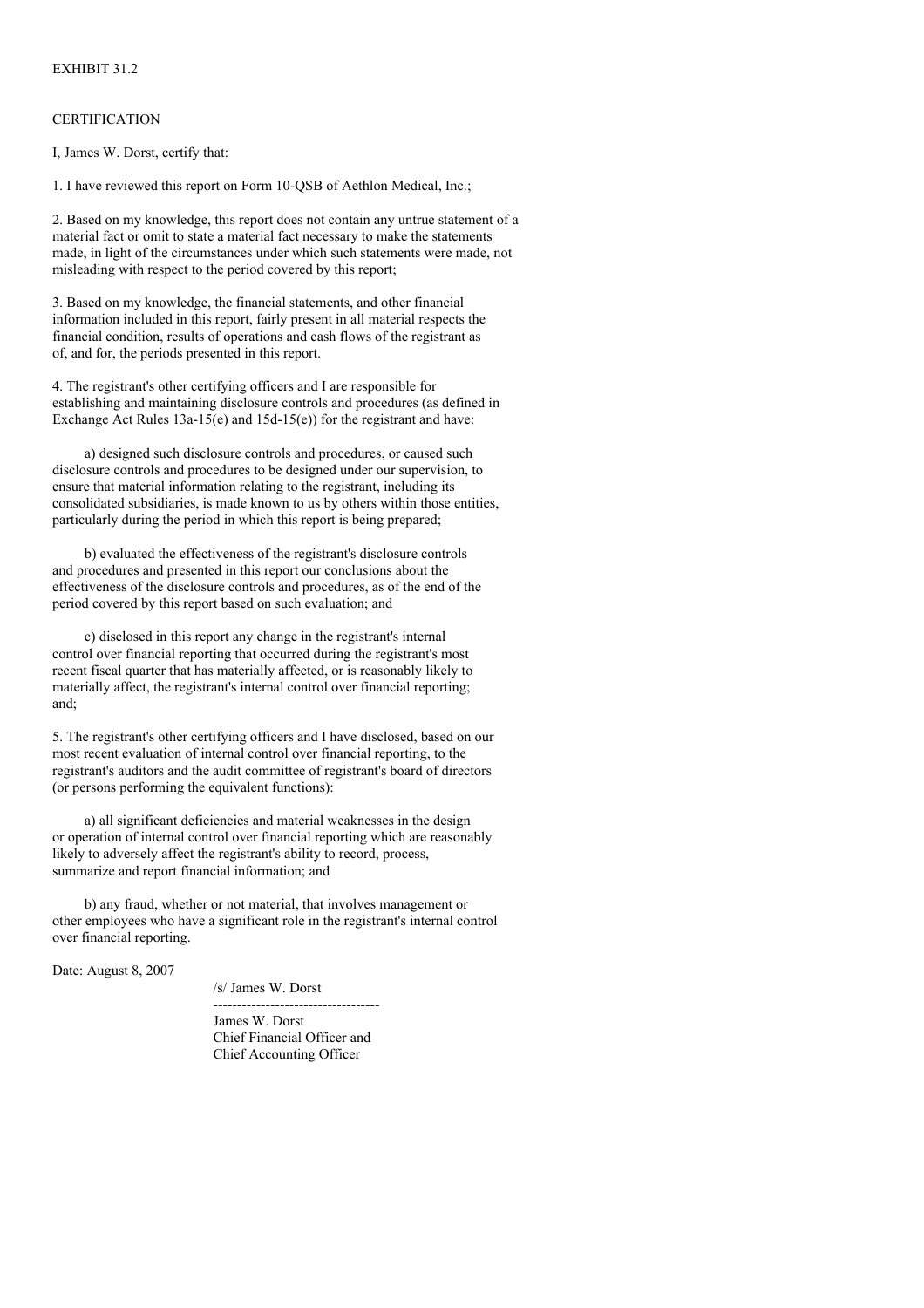#### EXHIBIT 32.1

## CERTIFICATION PURSUANT TO 18 U.S.C. SECTION 1350, AS ADOPTED PURSUANT TO SECTION 906 OF THE SARBANES-OXLEY ACT OF 2002

In connection with the Aethlon Medical, Inc. Quarterly Report on Form 10-QSB for the quarter ended June 30, 2007 as filed with the Securities and Exchange Commission on the date hereof, I, James A. Joyce, Chief Executive Officer of the Company, certify, pursuant to 18 U.S.C. Section 1350, as adopted pursuant to Section 906 of the Sarbanes-Oxley Act of 2002, that, to the best of my knowledge:

1. Such quarterly report fully complies with the requirements of Section 13(a) or 15(d) of the Securities Exchange Act of 1934, as amended, and

2. The information contained in such Quarterly Report on Form 10-QSB fairly presents, in all material respects, the financial condition and results of operations of Aethlon Medical, Inc.

Date: August 8, 2007

By: /s/ James A. Joyce

----------------------- James A. Joyce Chief Executive Officer

A signed original of this written statement required by Section 906, or other document authenticating, acknowledging, or otherwise adopting the signature that appears in typed form within the electronic version of this written statement required by Section 906, has been provided to Aethlon Medical, Inc. and will be retained by Aethlon Medical, Inc. and furnished to the Securities and Exchange Commission or its staff upon request.